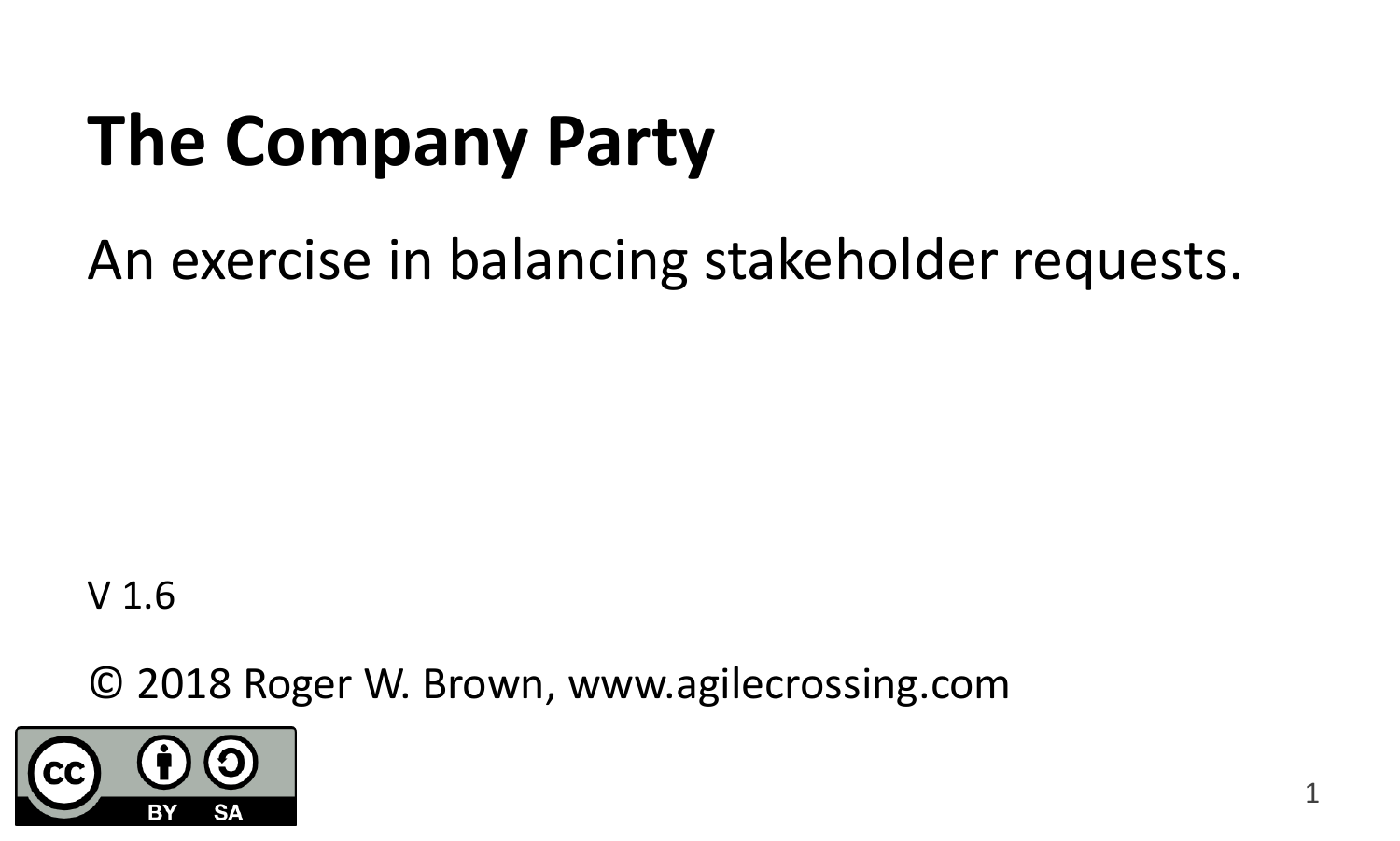| Goal         | Design a company party that will deliver the<br>maximum value for all stakeholders while staying<br>within the budget.                                                                                     |
|--------------|------------------------------------------------------------------------------------------------------------------------------------------------------------------------------------------------------------|
| <b>Roles</b> | Each person on the team assumes one of the roles.<br>During discussions, each person represents the goals<br>described on their card. If you have more roles than<br>people, someone can assume two roles. |
| <b>Rules</b> | You can edit feature ideas by trimming, adding or<br>splitting.<br>You can add new features.<br>The Party Organizer is the final decision maker.                                                           |
| Time         | 15 minutes                                                                                                                                                                                                 |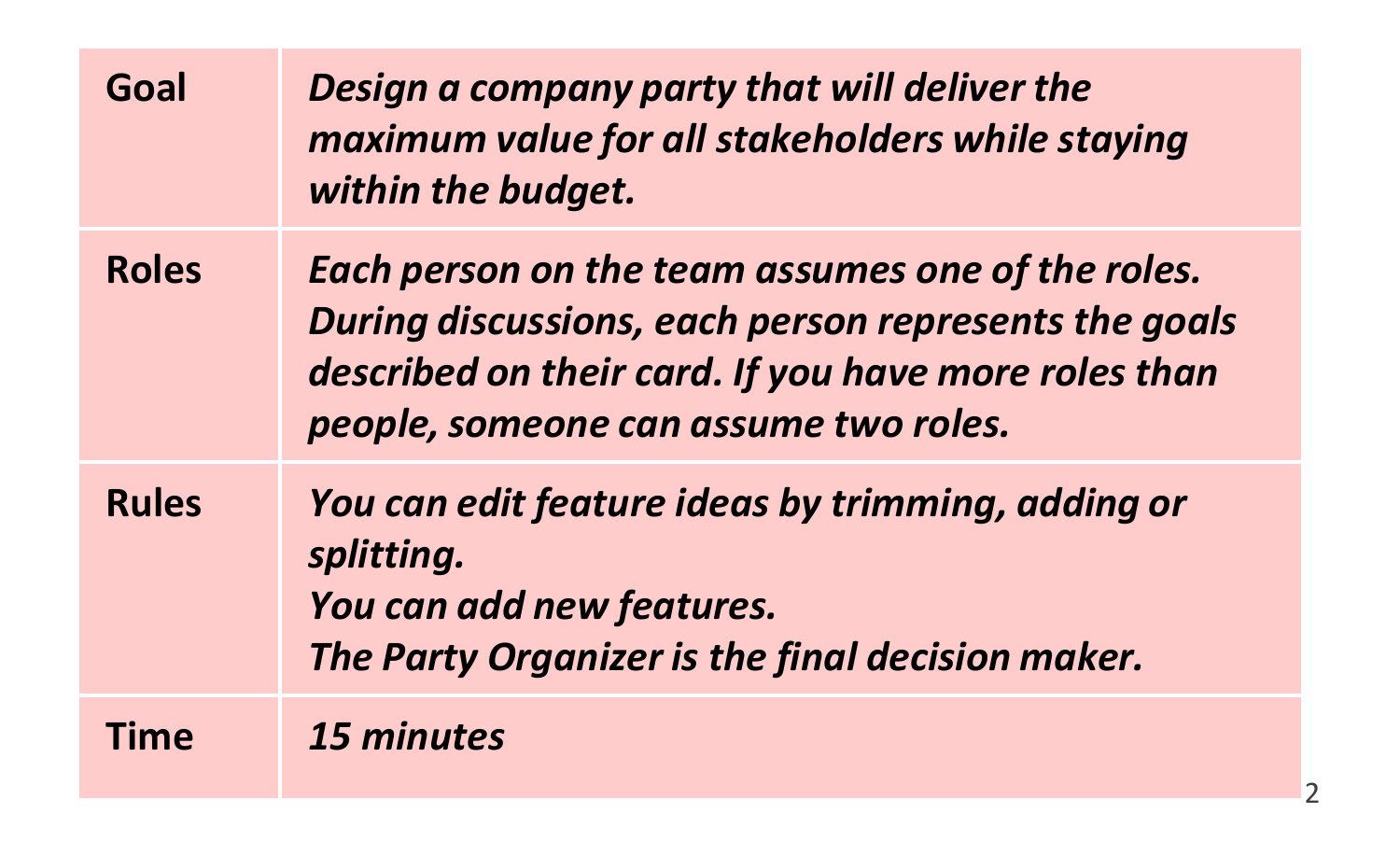#### **Role: Organizer**



# Your job is to put all of the pieces together into one enjoyable, affordable package.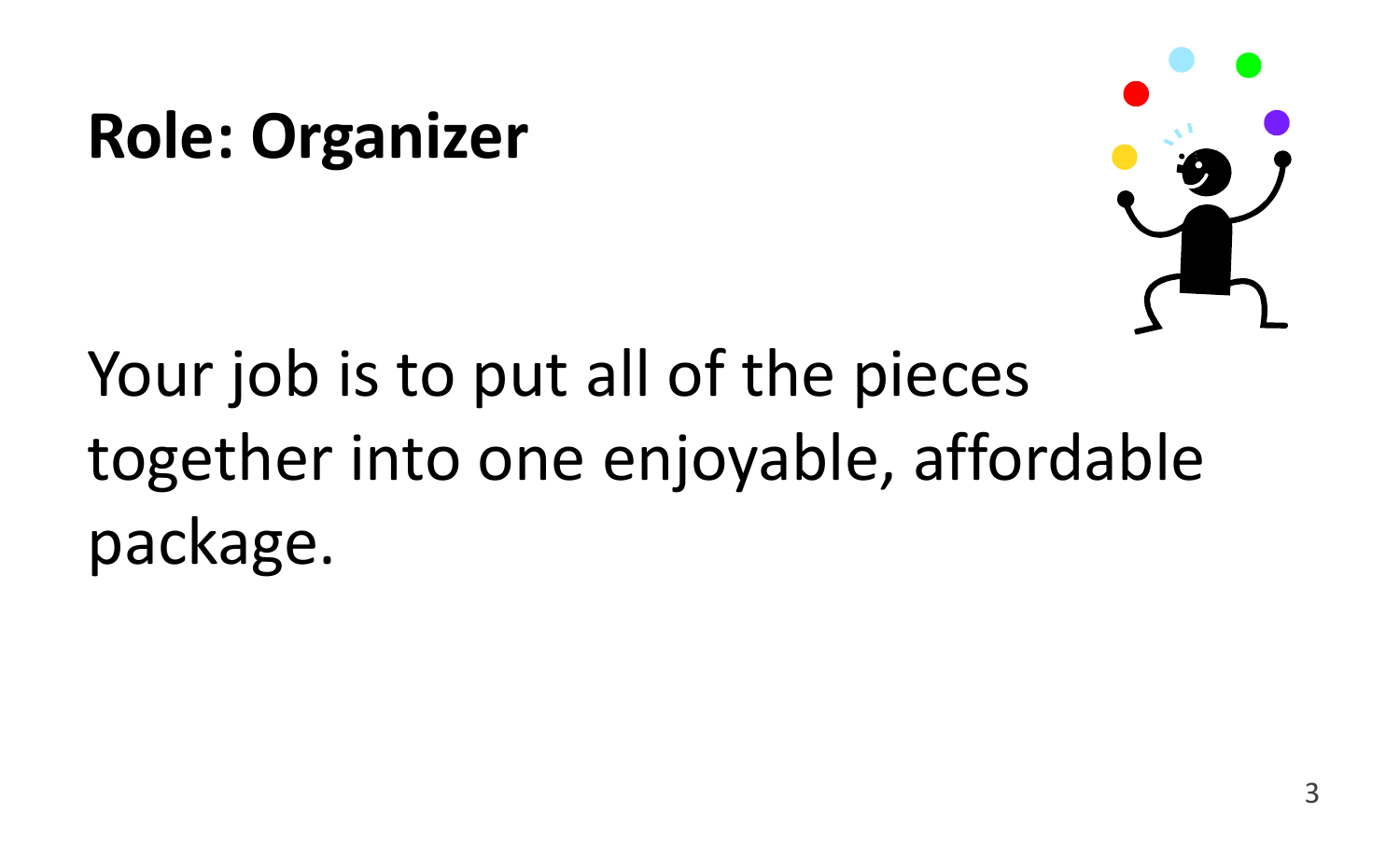#### **Role: Executive**



# Your job is to ensure that the corporation is well represented while everyone has fun.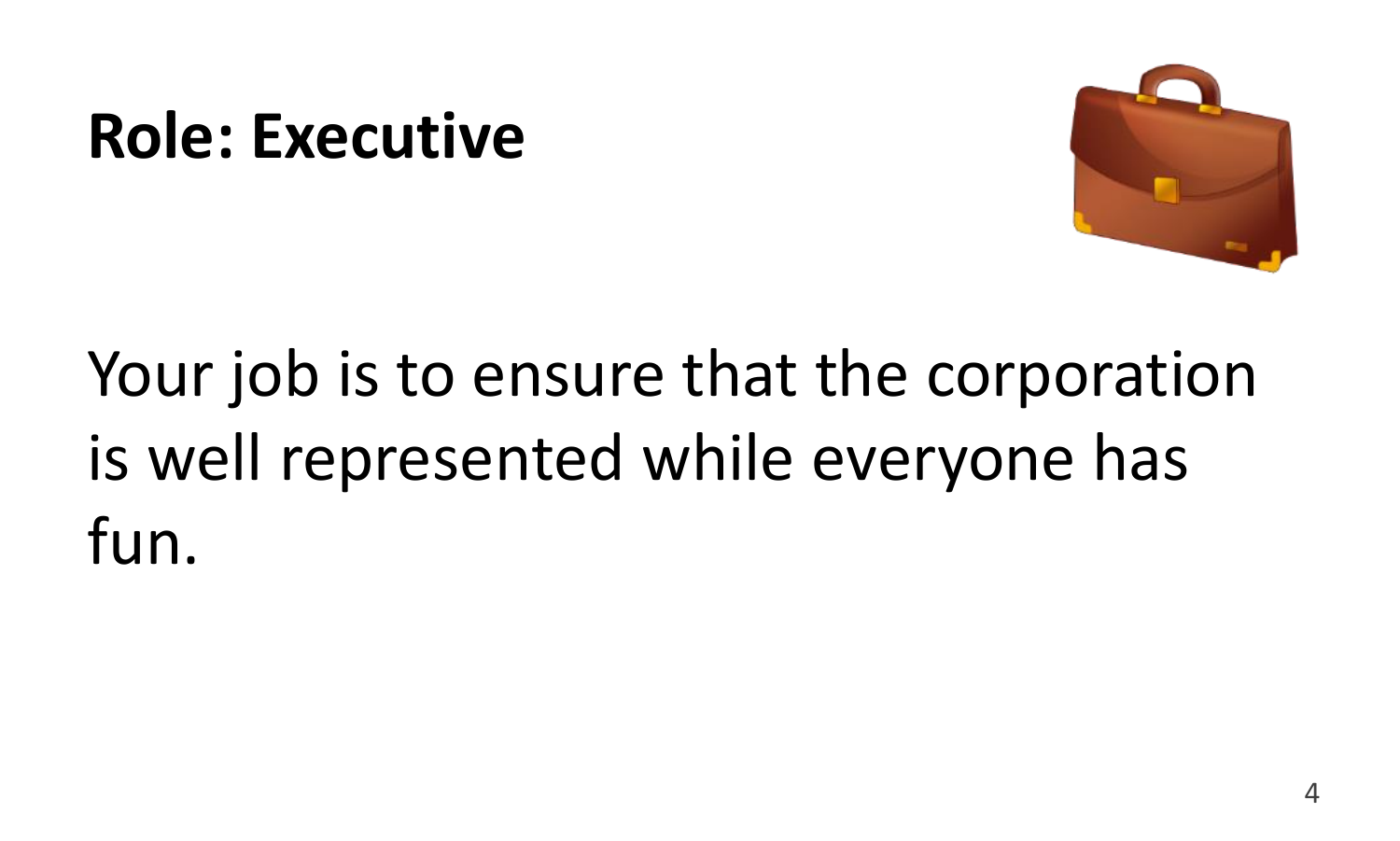#### **Role: HR Director**



Your job is to make sure that everyone is treated equally and the entire staff feels like one big family, at least for one day.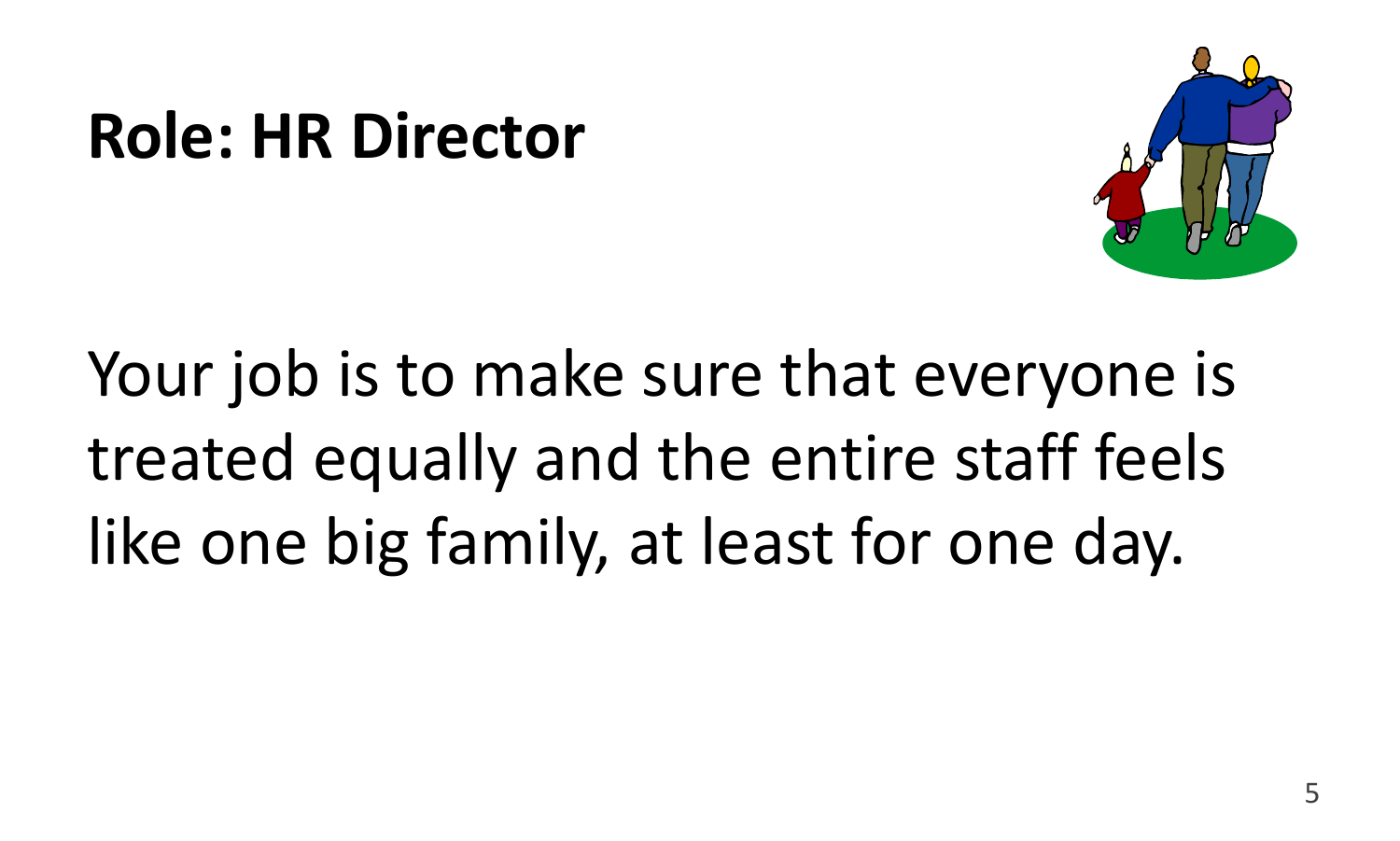#### **Role: Food Services Chef**



Your job is to provide sufficient and enjoyable food and beverages at a reasonable cost.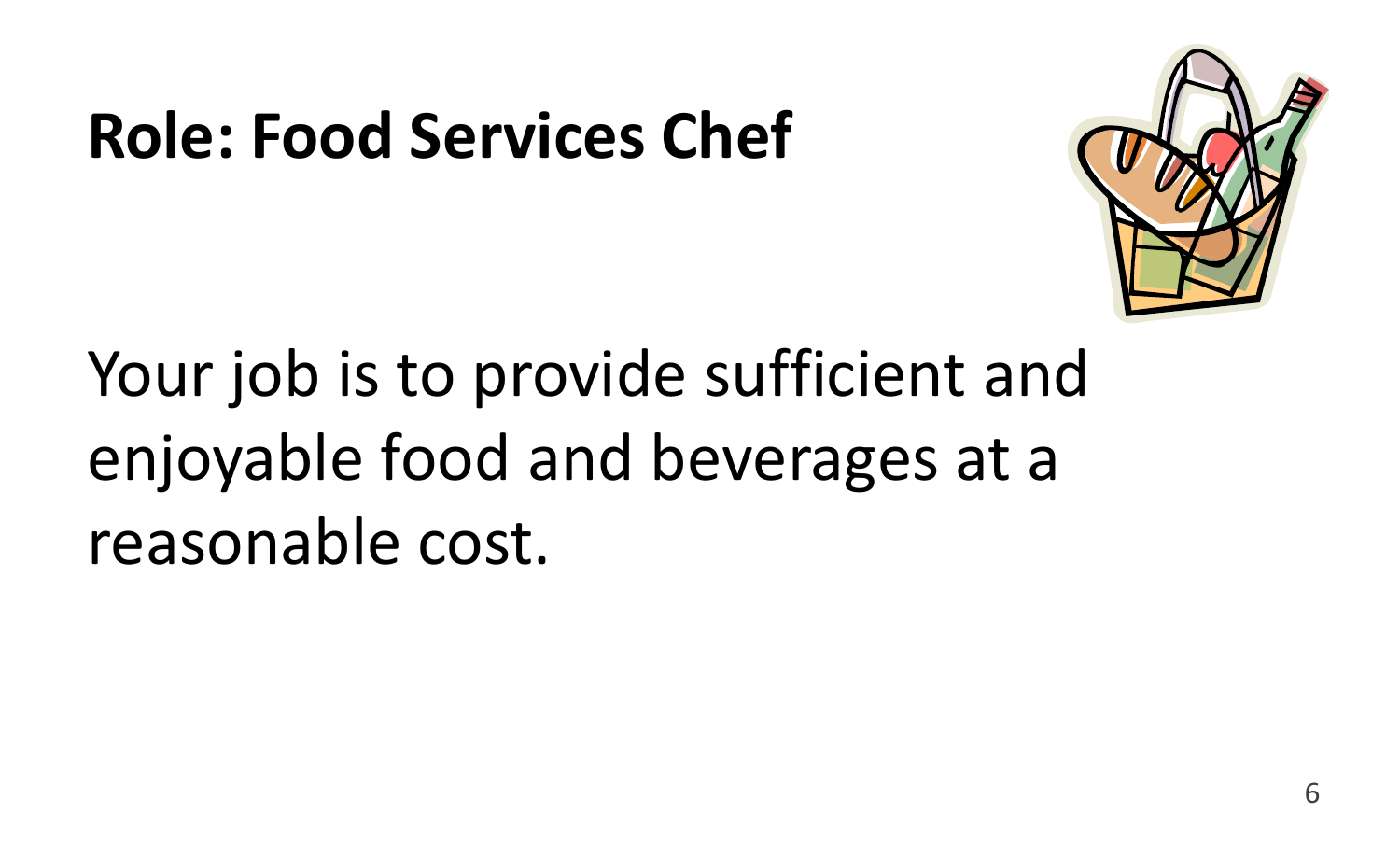#### **Role: Budget Director**



# Your job is to keep costs in line without compromising the overall goals of the party.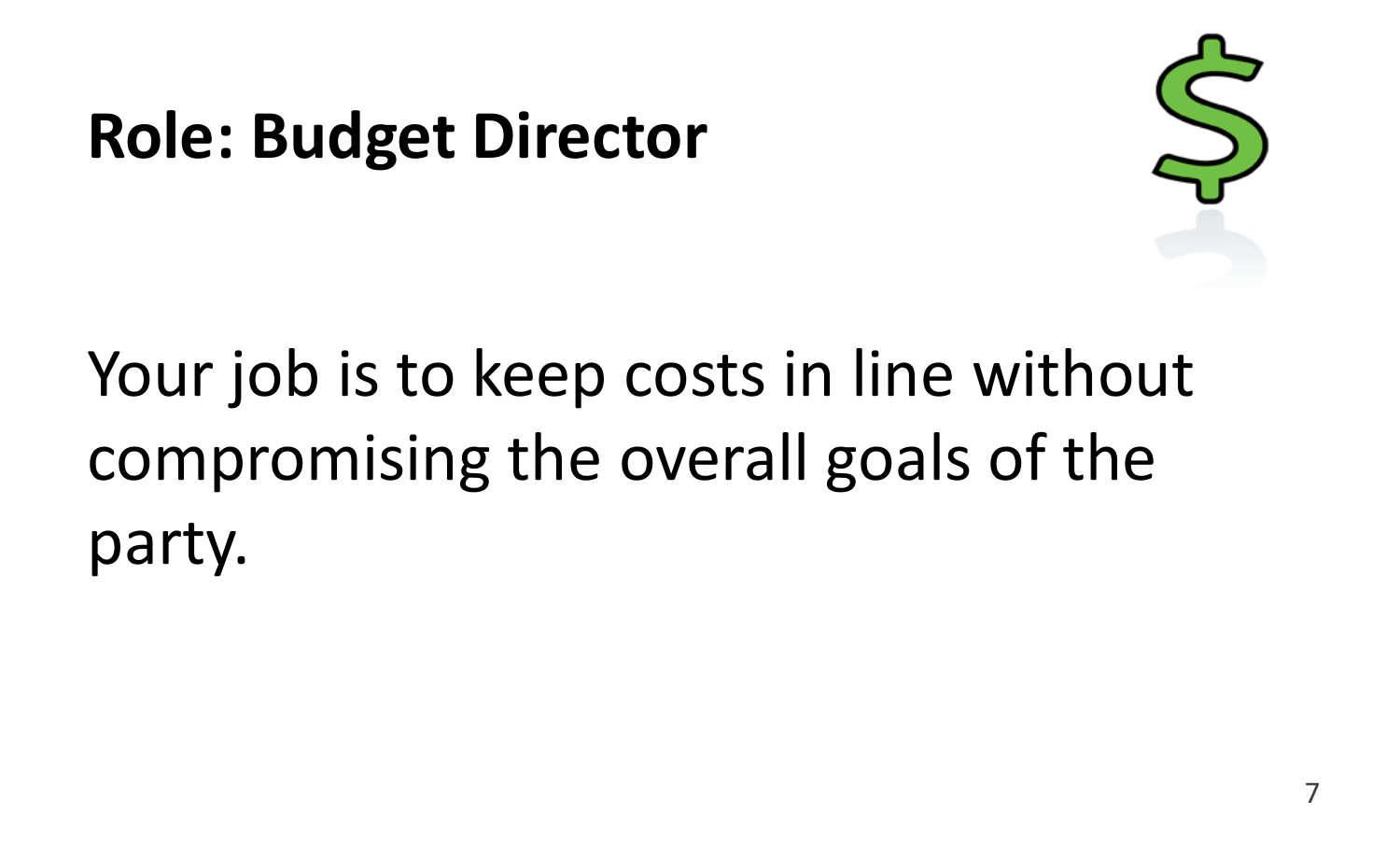#### **Role: Logistics Chief**



Your job is to make sure everything is in place when it needs to be and safety is ensured.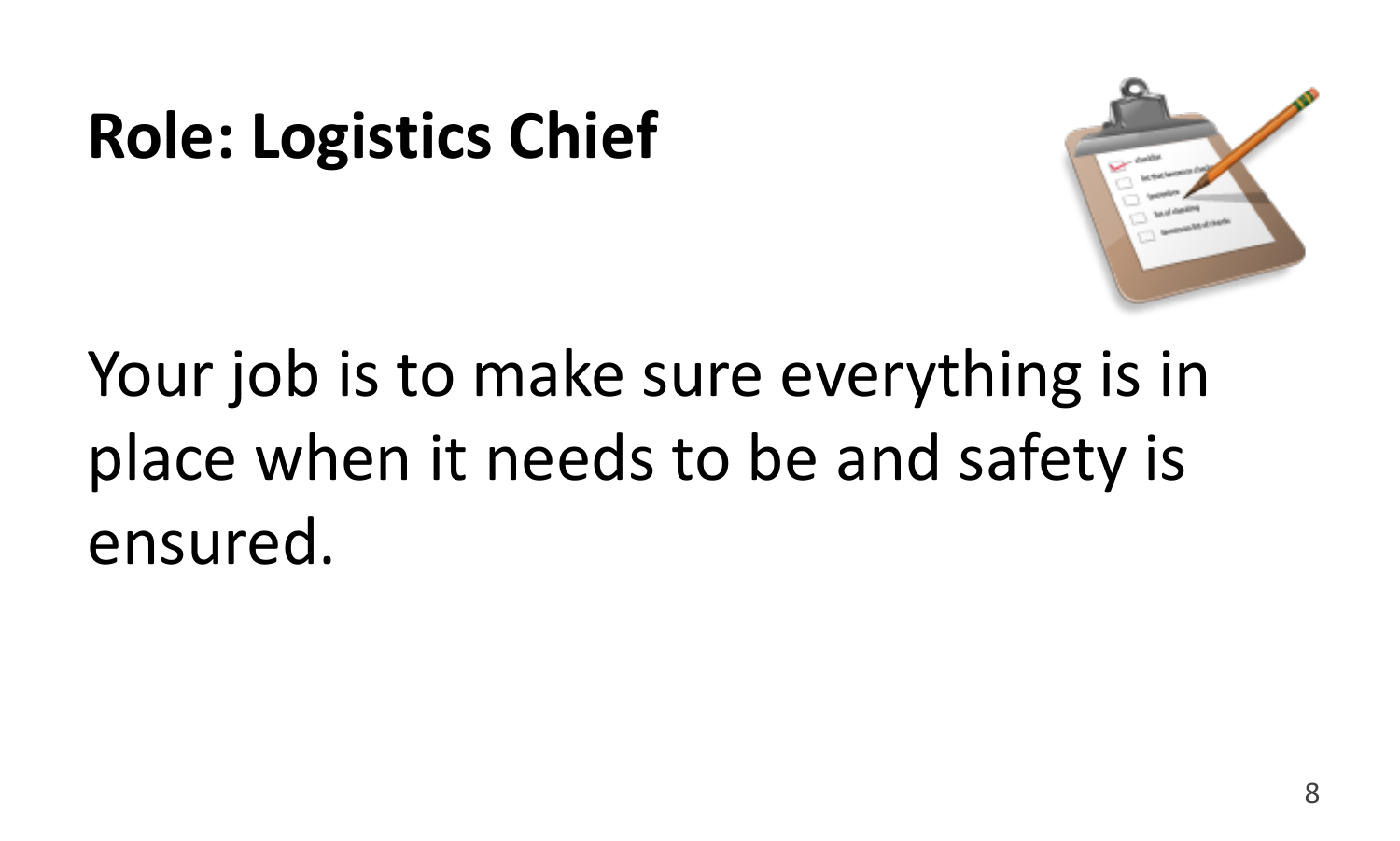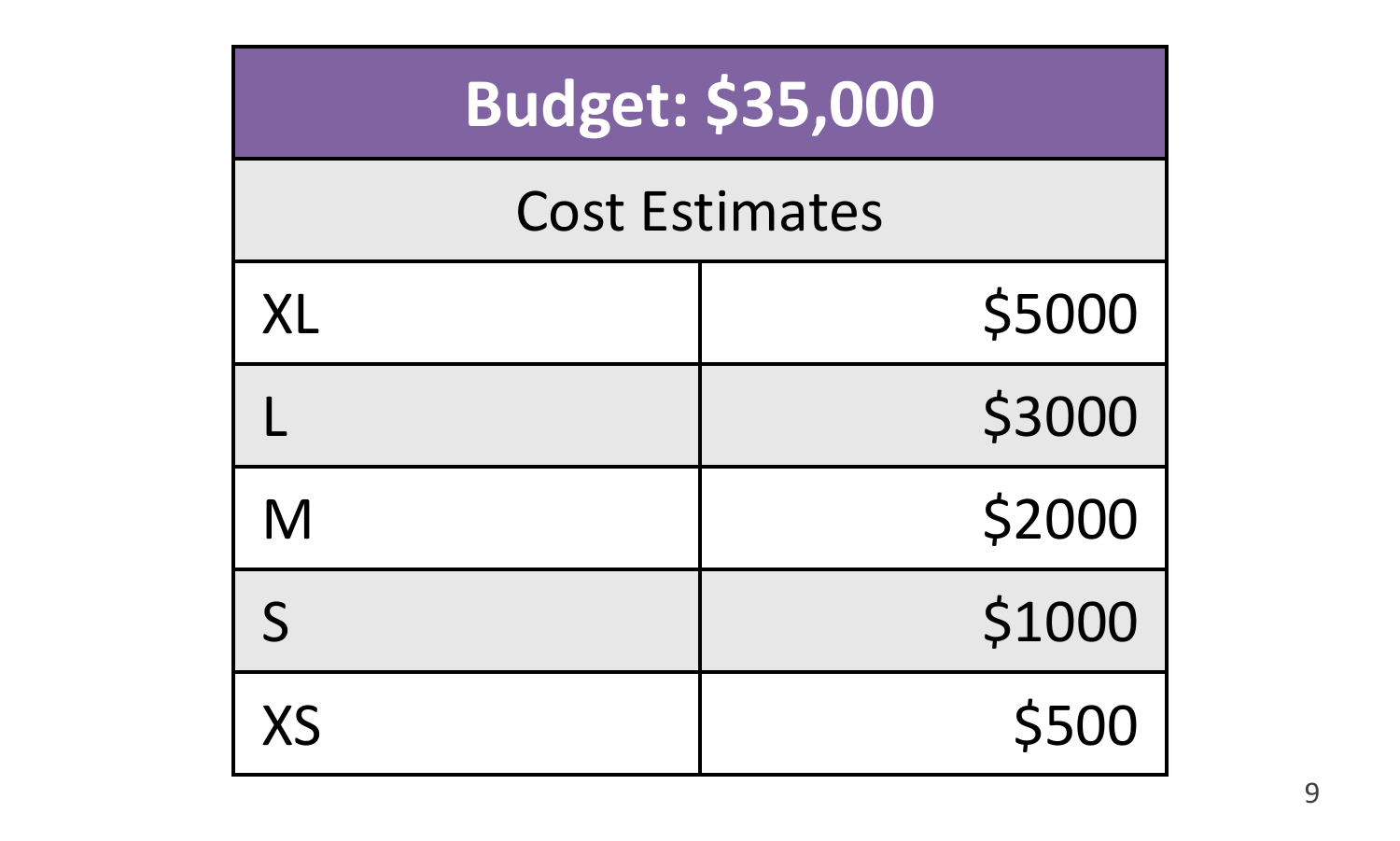#### **Story Map Layout**

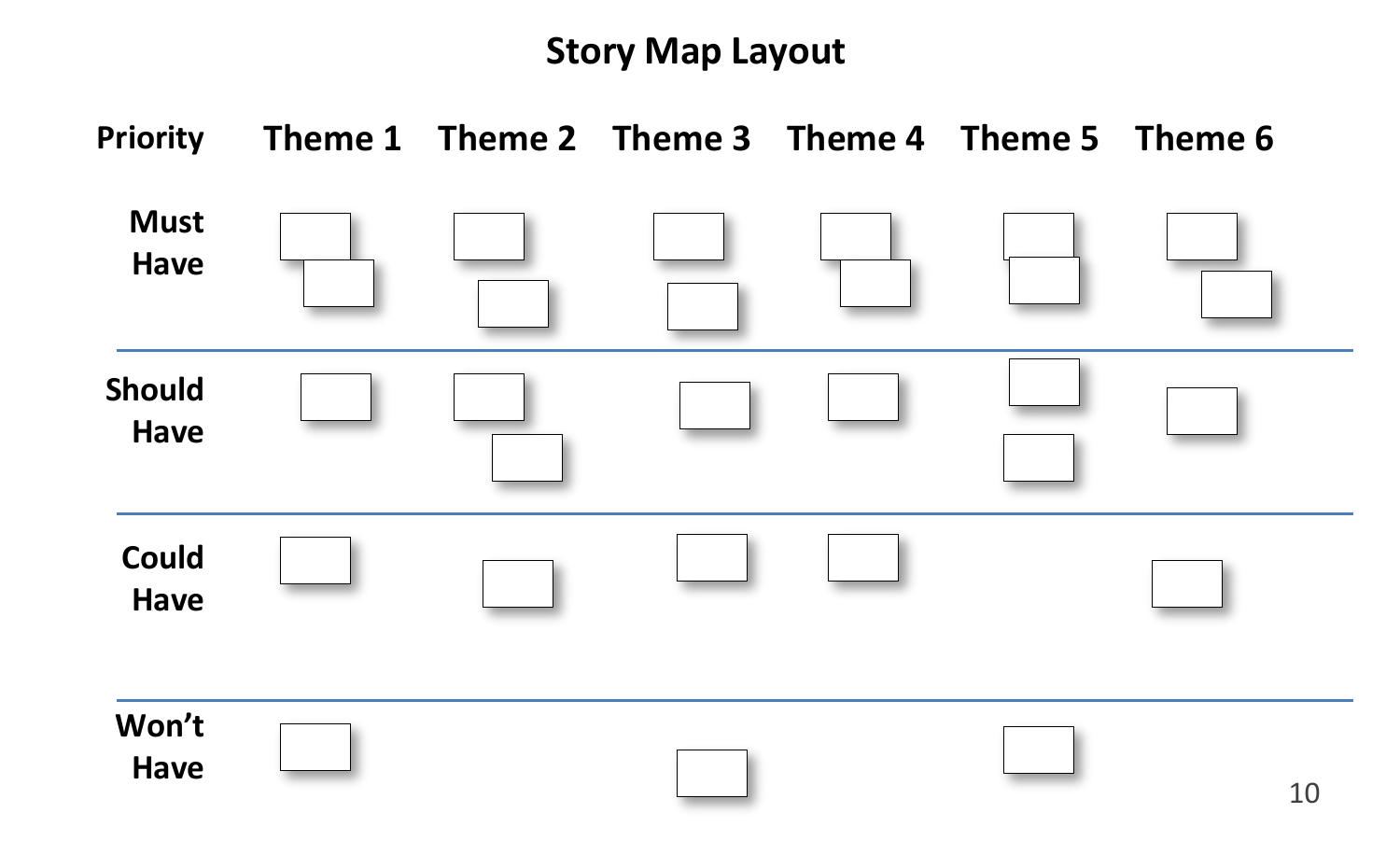#### **Party Space**

# Must hold 200 people comfortably including eating tables

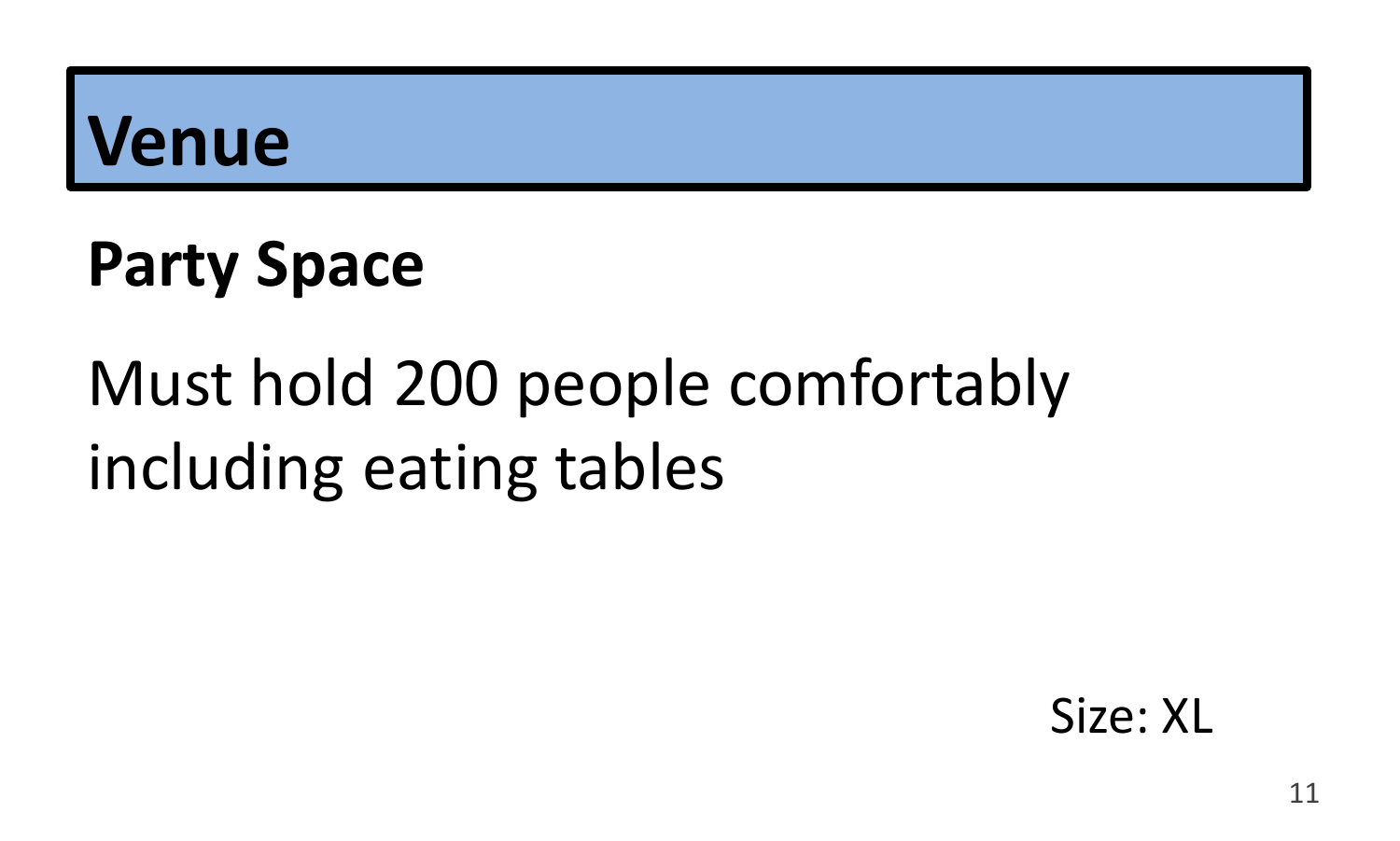#### **Dance Floor**

#### Space has room for 50 people to dance.

#### Floor must be suitable for dancing.

Size: M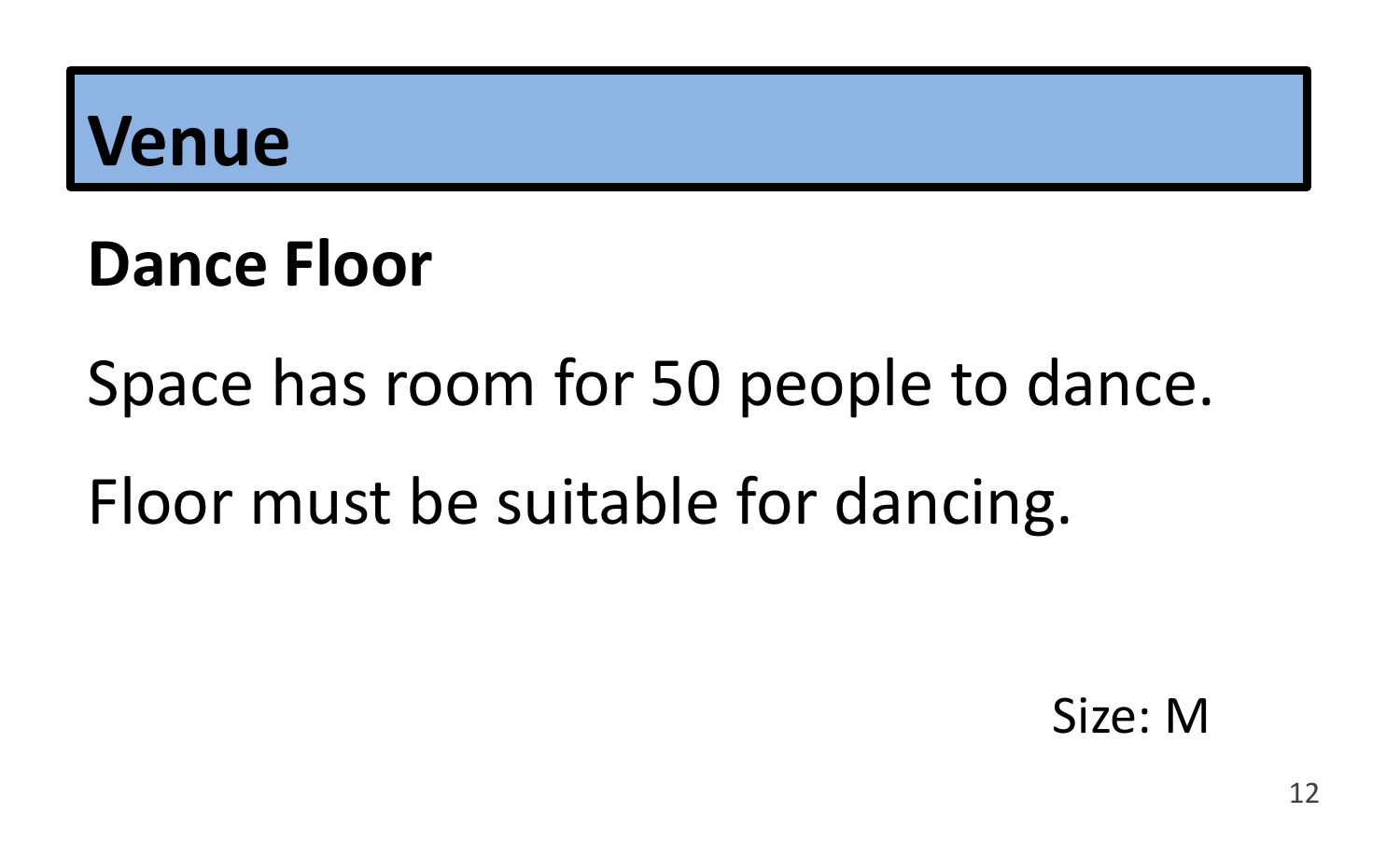# **Parking**

# Venue has easily accessible, free parking for all guests

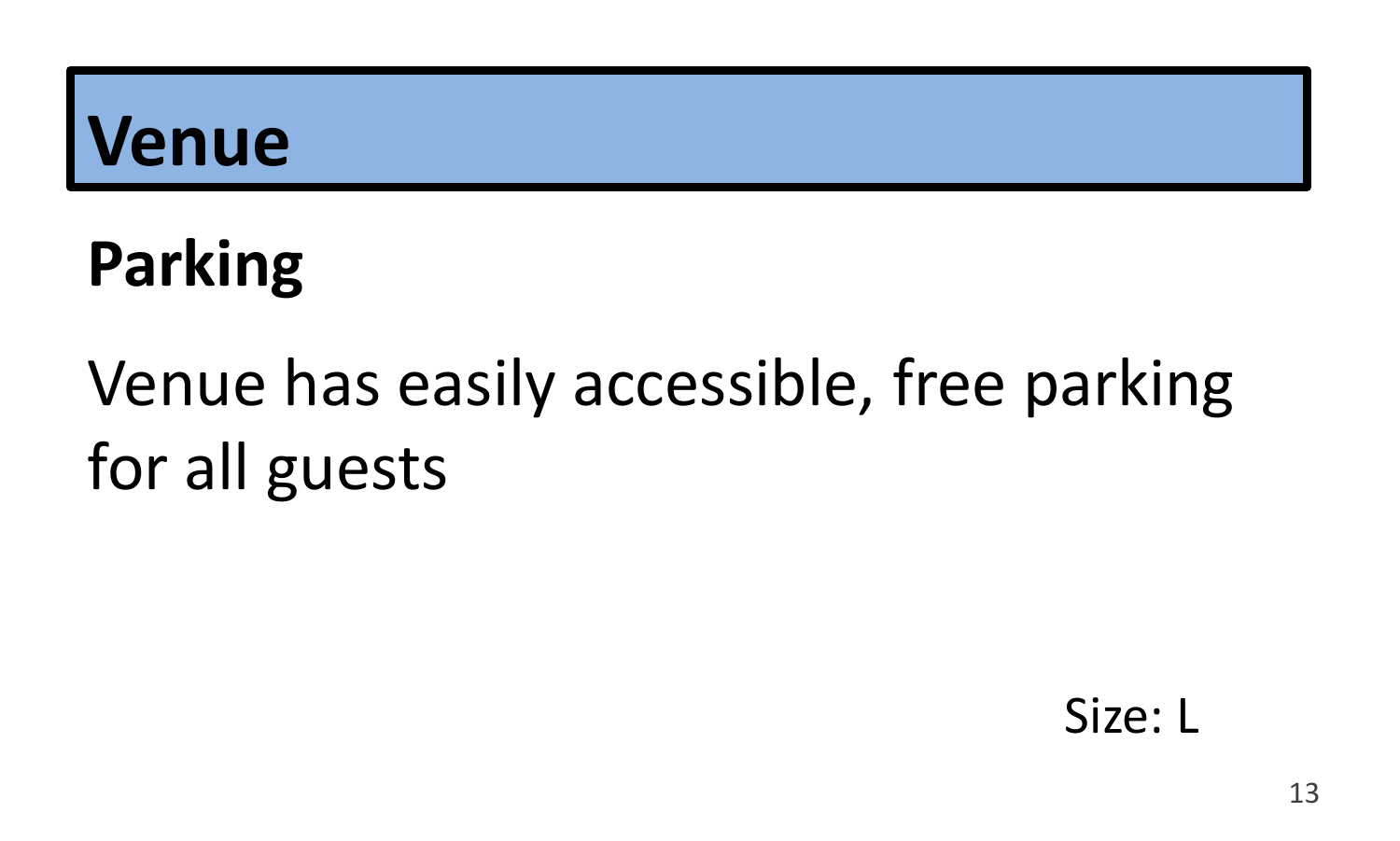#### Pool

# Heated pool with capacity for 25 people Includes spa

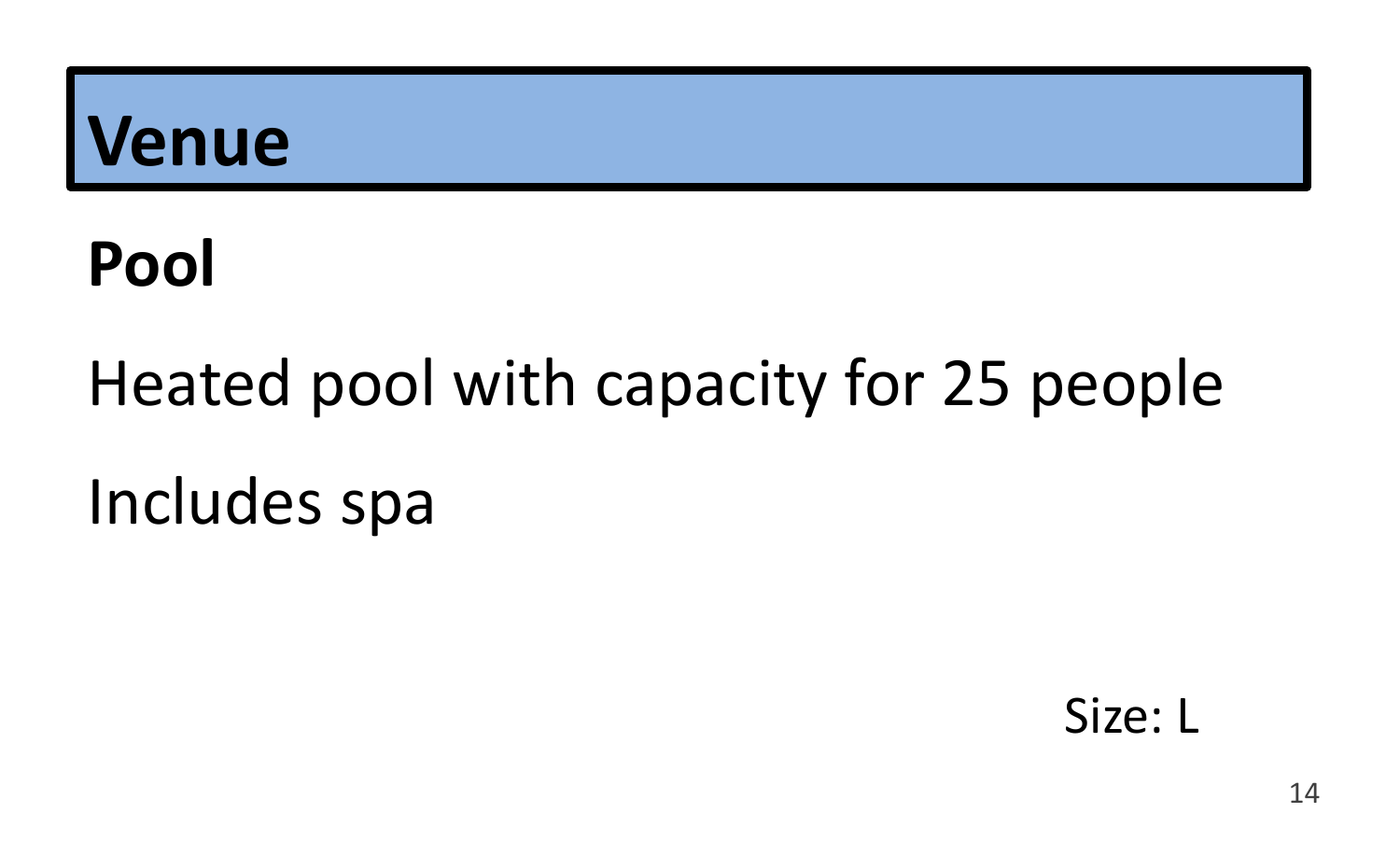#### **Live Music**

#### Hire a band that plays Classic Rock

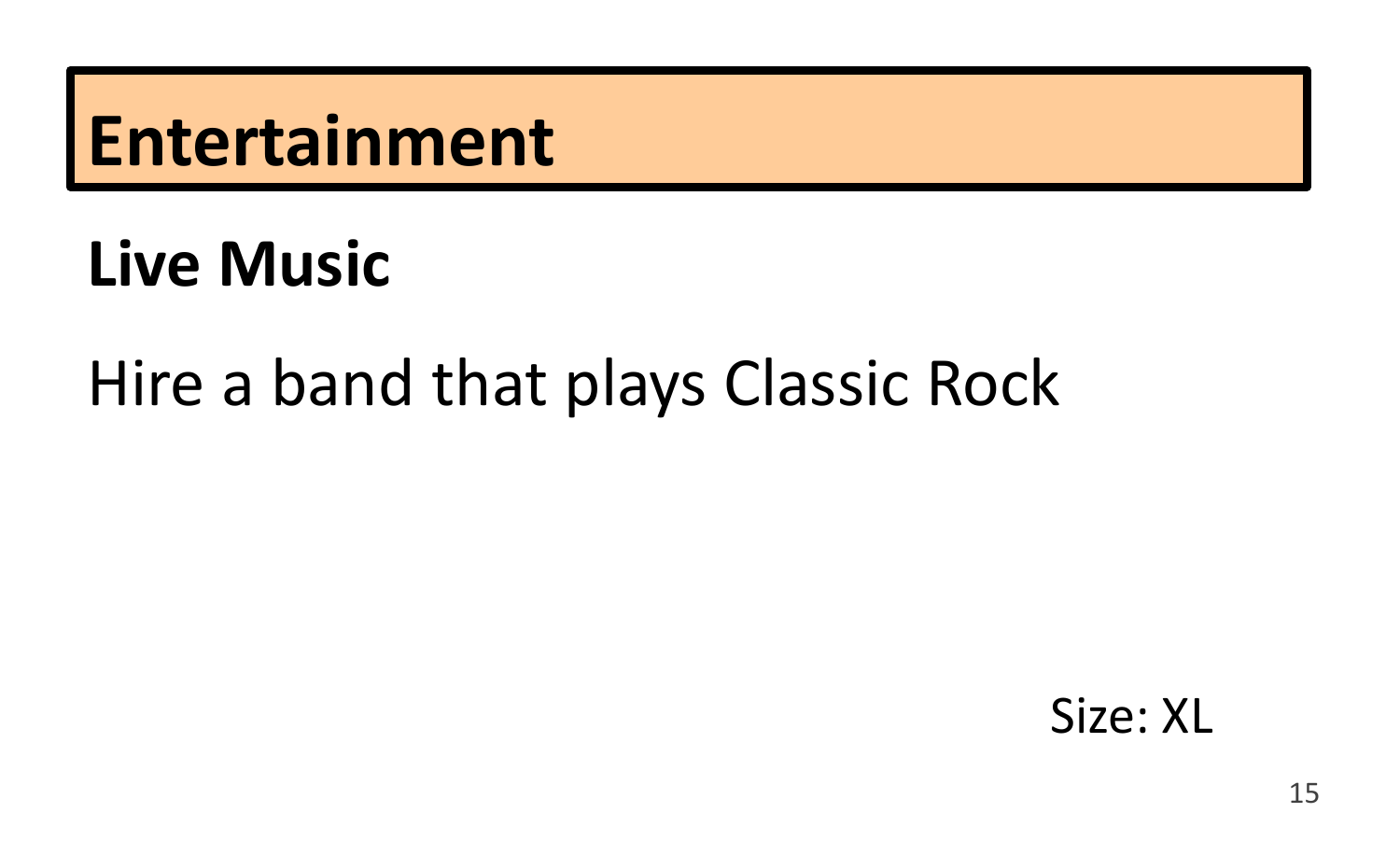#### **DJ**

# Hire a DJ to play music when the Band is on a break

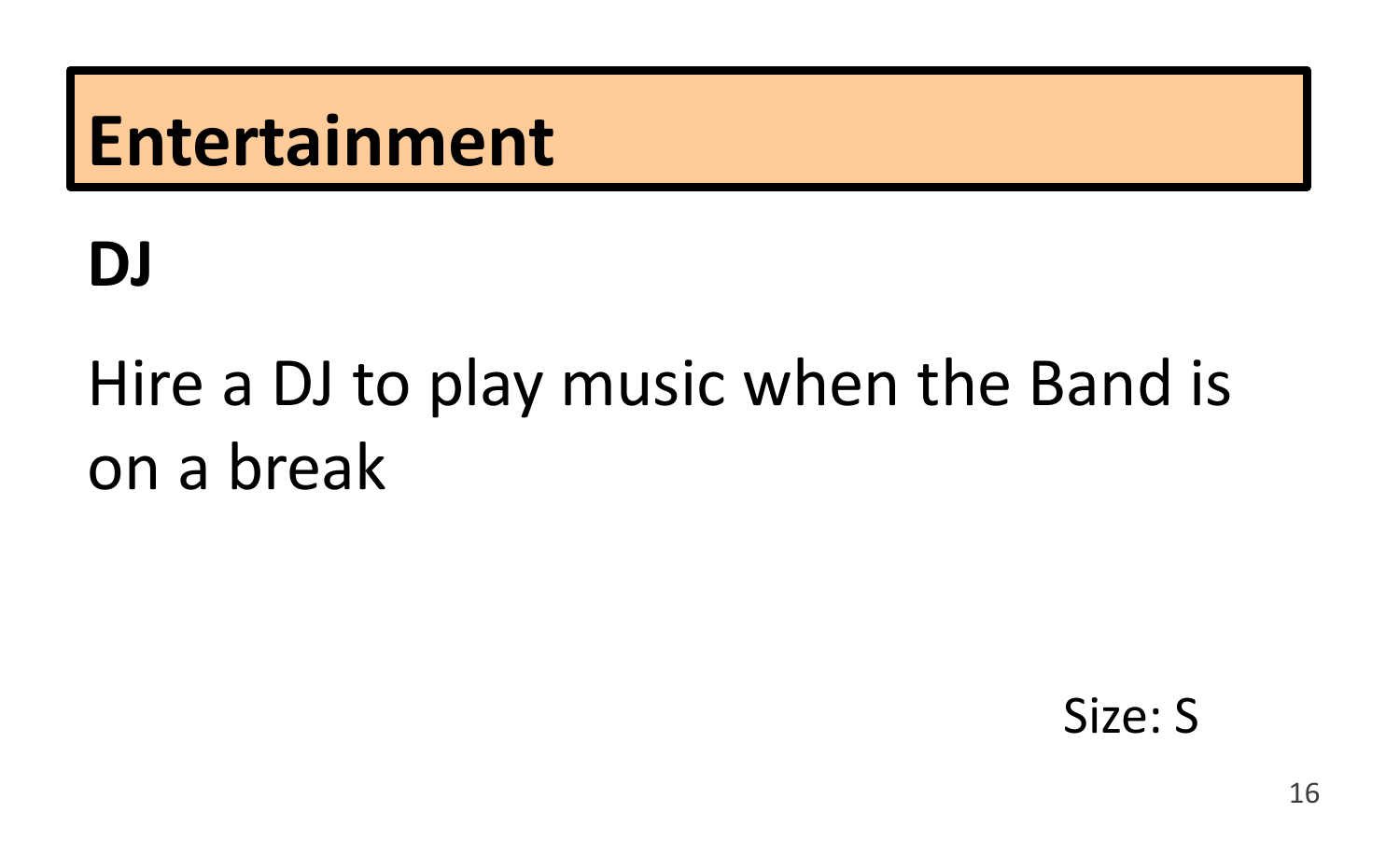### **Face Painting**

# Hire someone to set up and run a face painting station for kids.

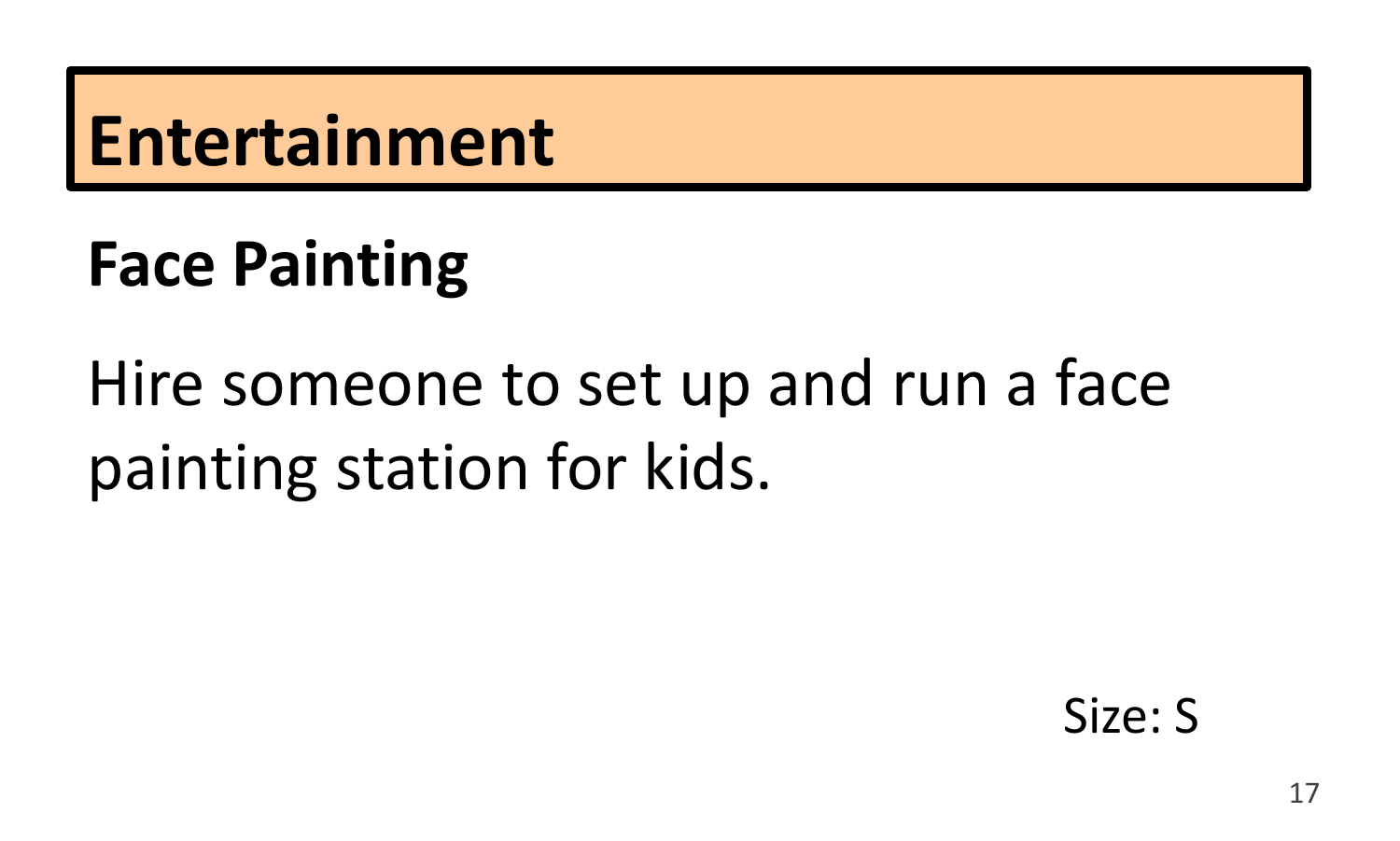### **Videos**

Set up video screens and a supply of kidfriendly videos in a space with couches or mats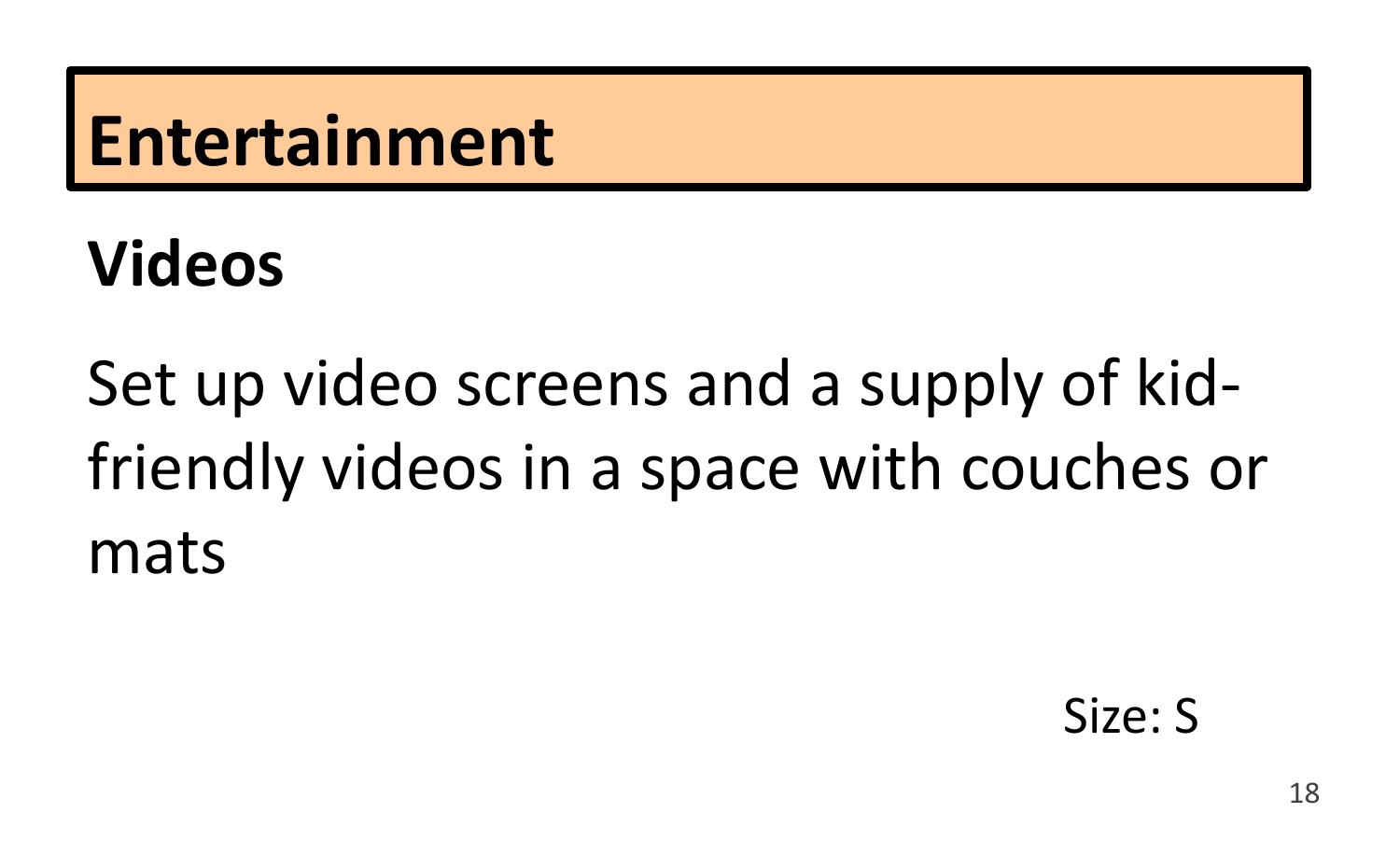# **Juggler**

# Find 1 or 2 jugglers to circulate through the crowd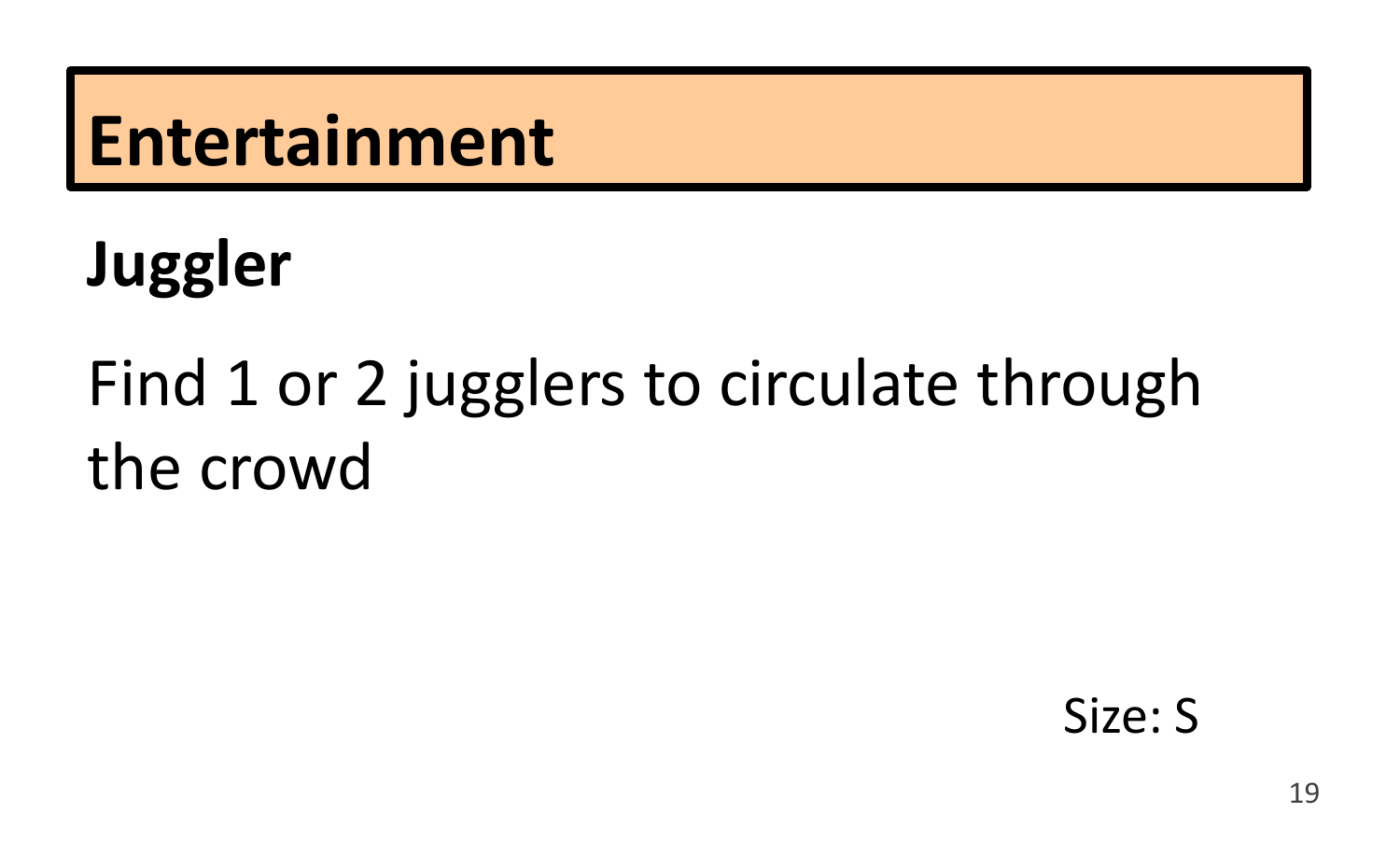### **Activities**

#### **Costumes**

# Rent a collection of costume parts for people to wear as they like

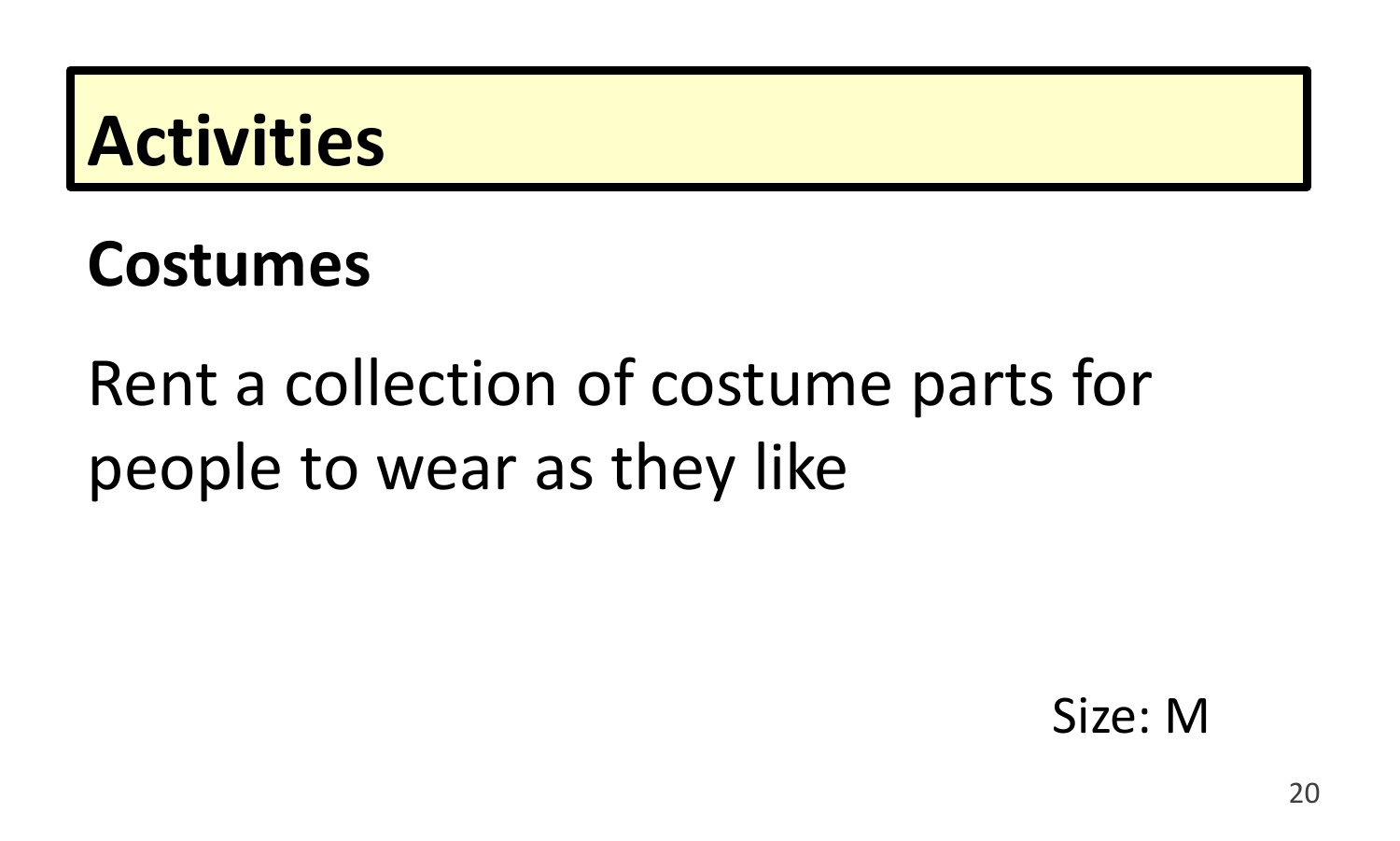### **Activities**

#### **Raffle**

# Raffle off 10 prizes ranging in cost from \$100 to \$1000

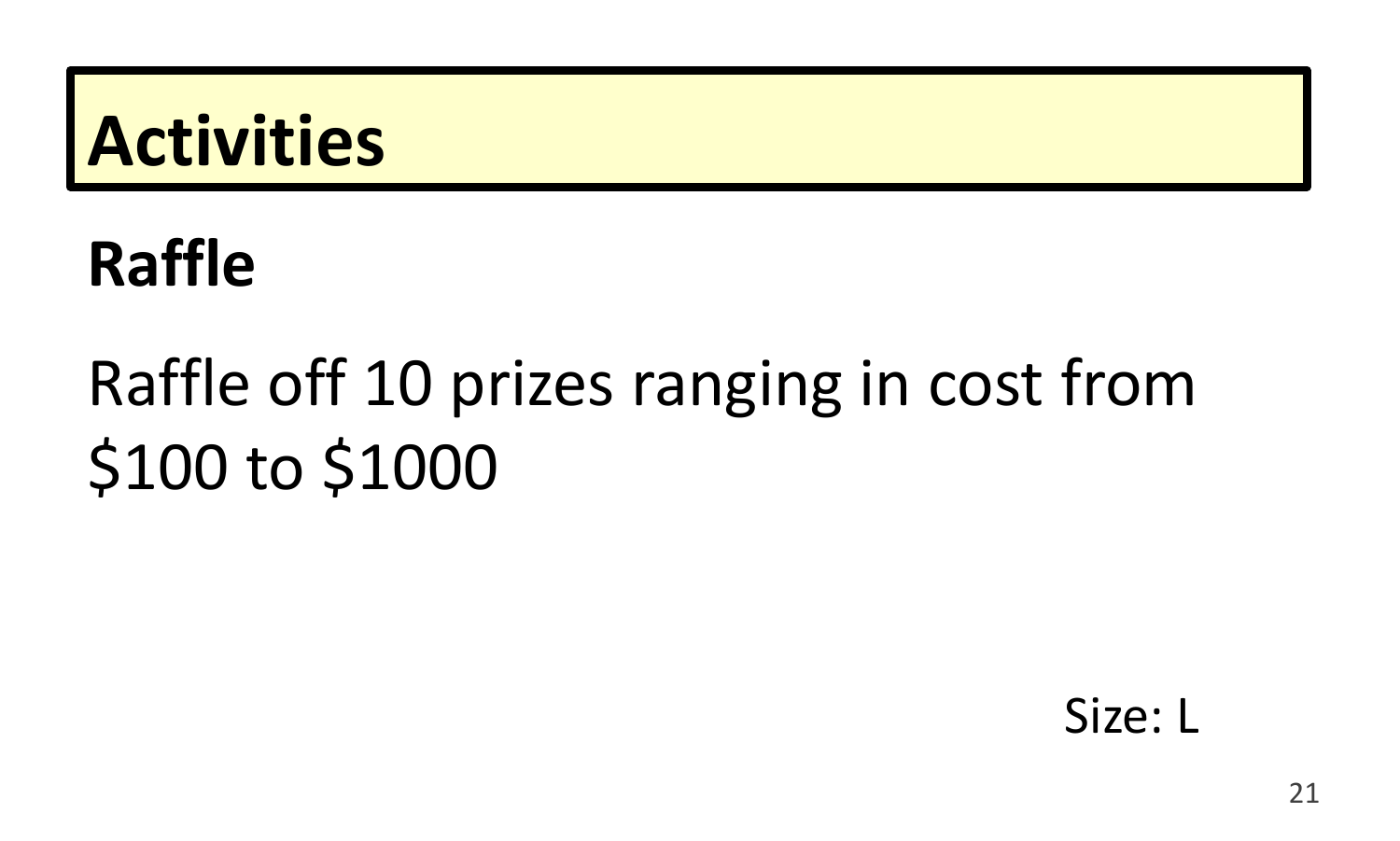

#### Salsa Lessons

# Hire a dance instructor to provide Salsa lessons for guests

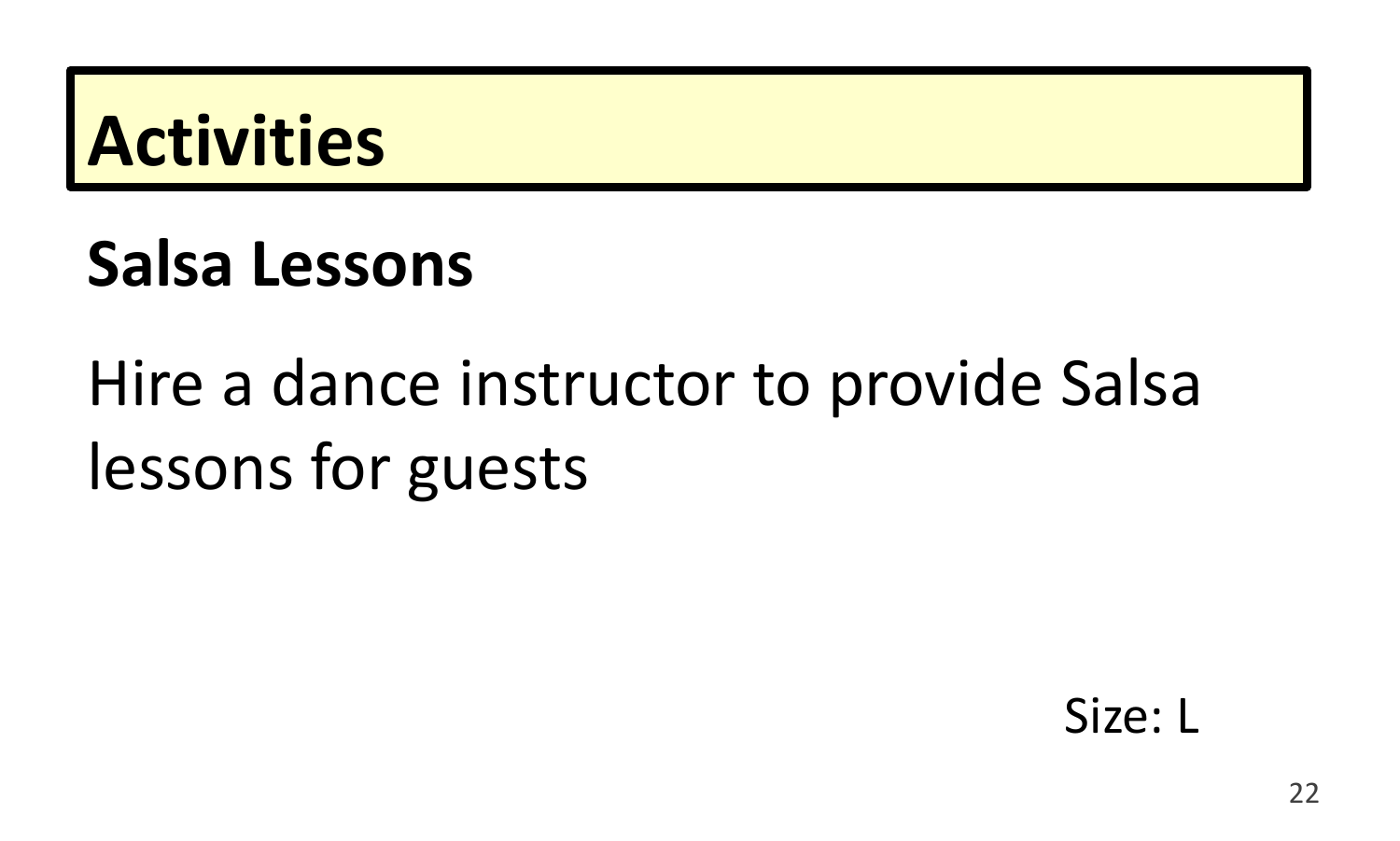### **Activities**

#### **Scavenger Hunt**

# Print list and buy small prizes for kids scavenger hunt

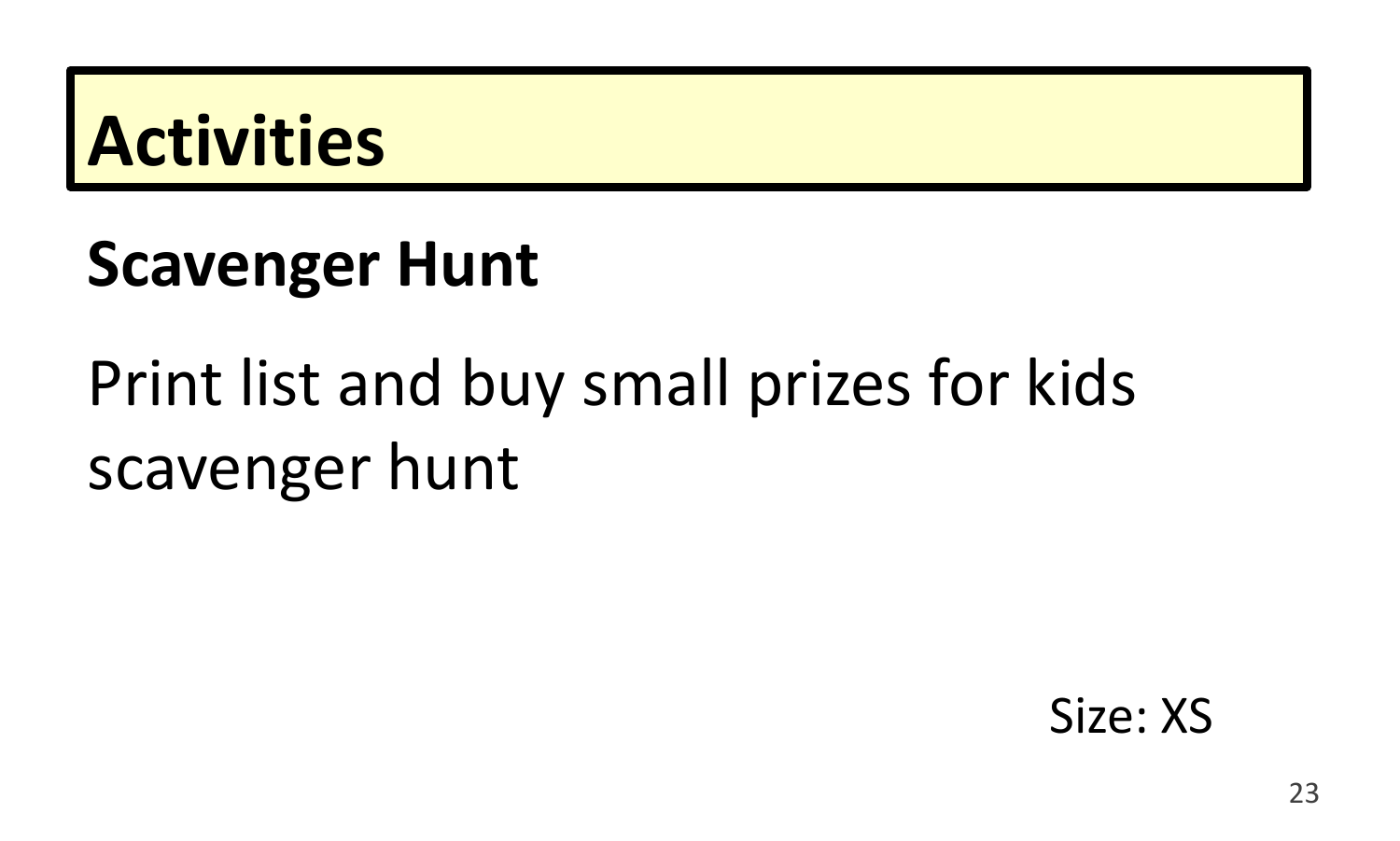### **Activities**

#### **Musical Instruments**

# Rent a collection of musical instruments so that people can jam

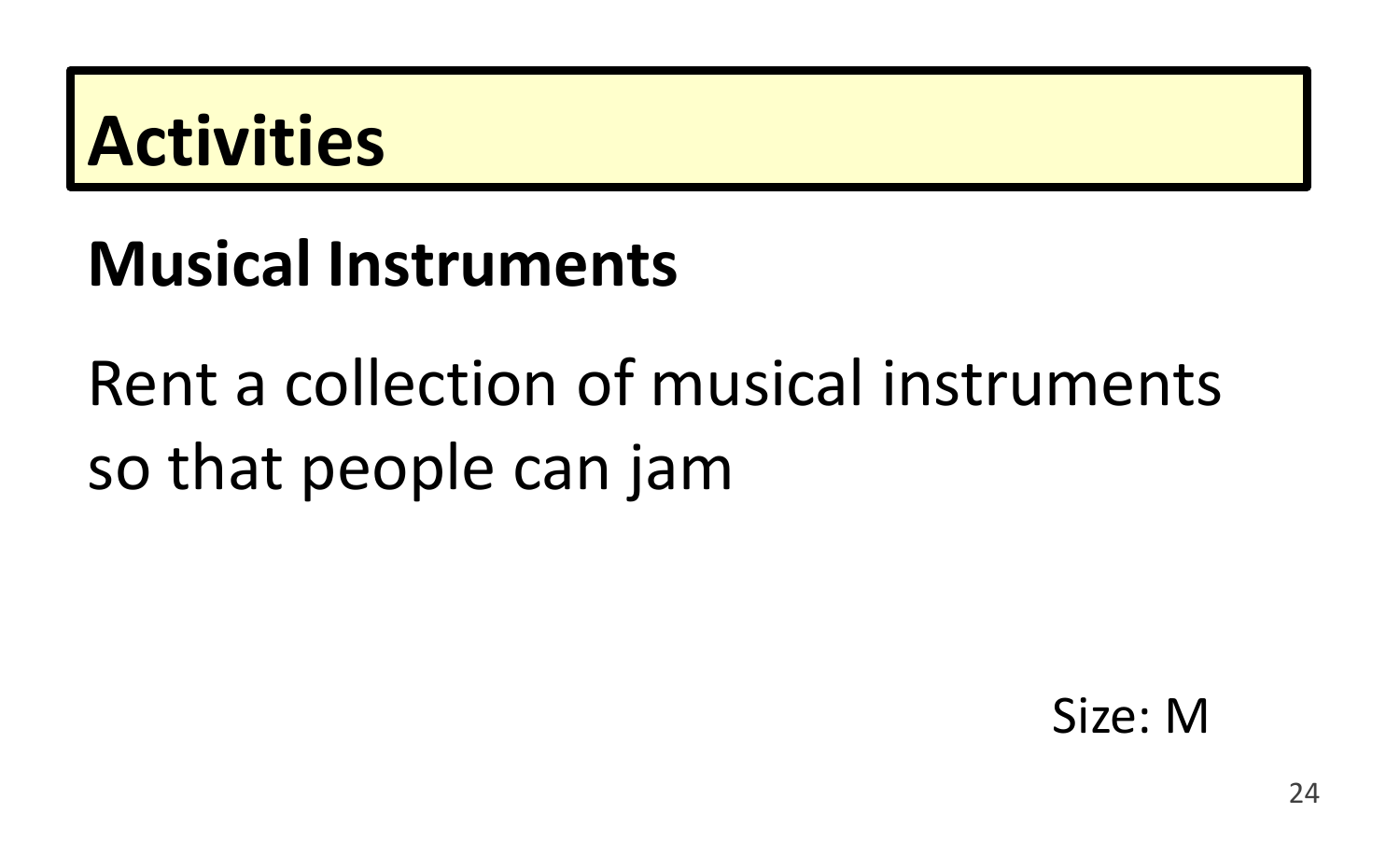

#### **Photo Booth**

# Rent a photo booth for guests to have their photos taken

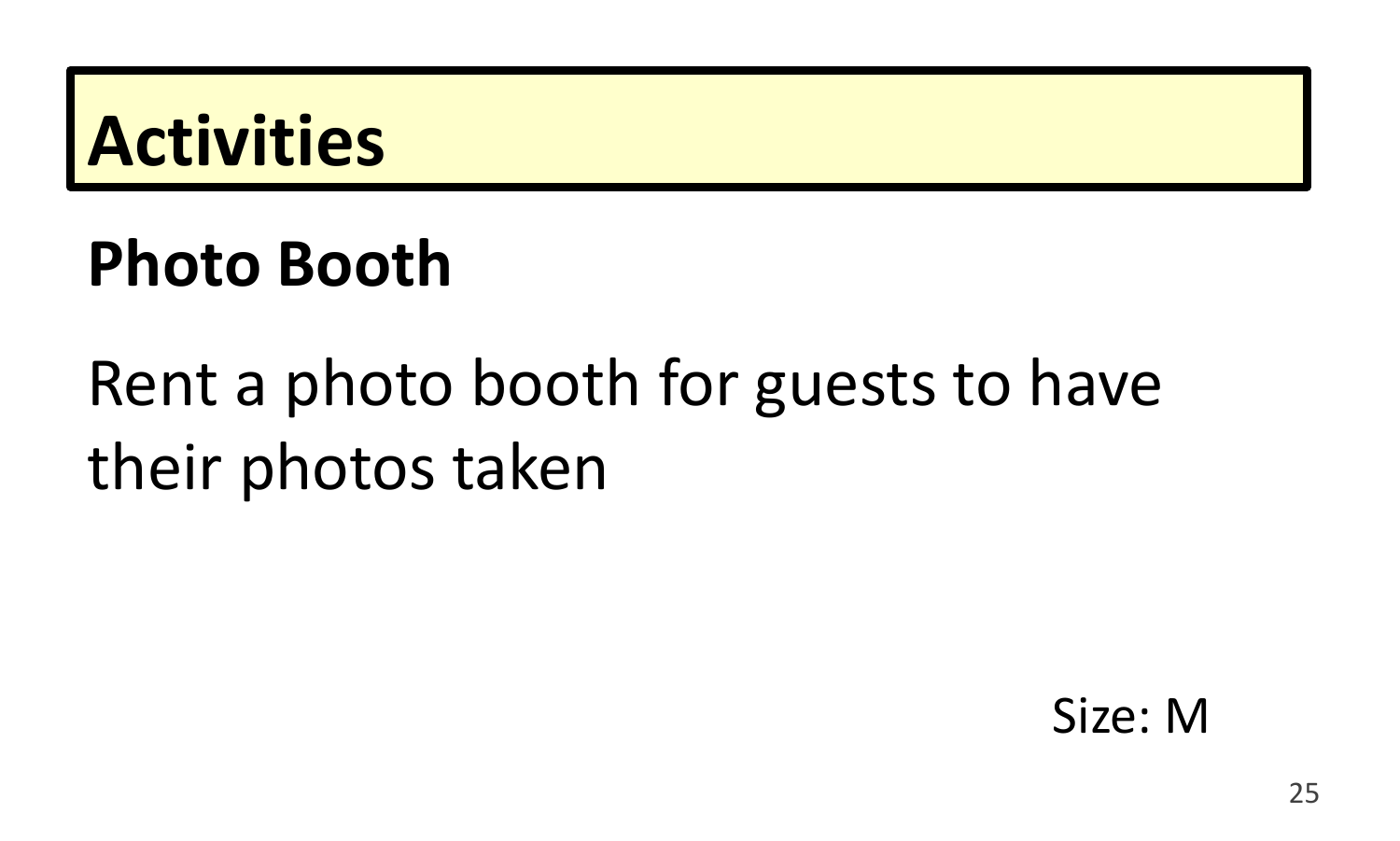#### **Activities**

#### **Karaoke**

# Rent good equipment and claim a space near the bar.

#### Size: S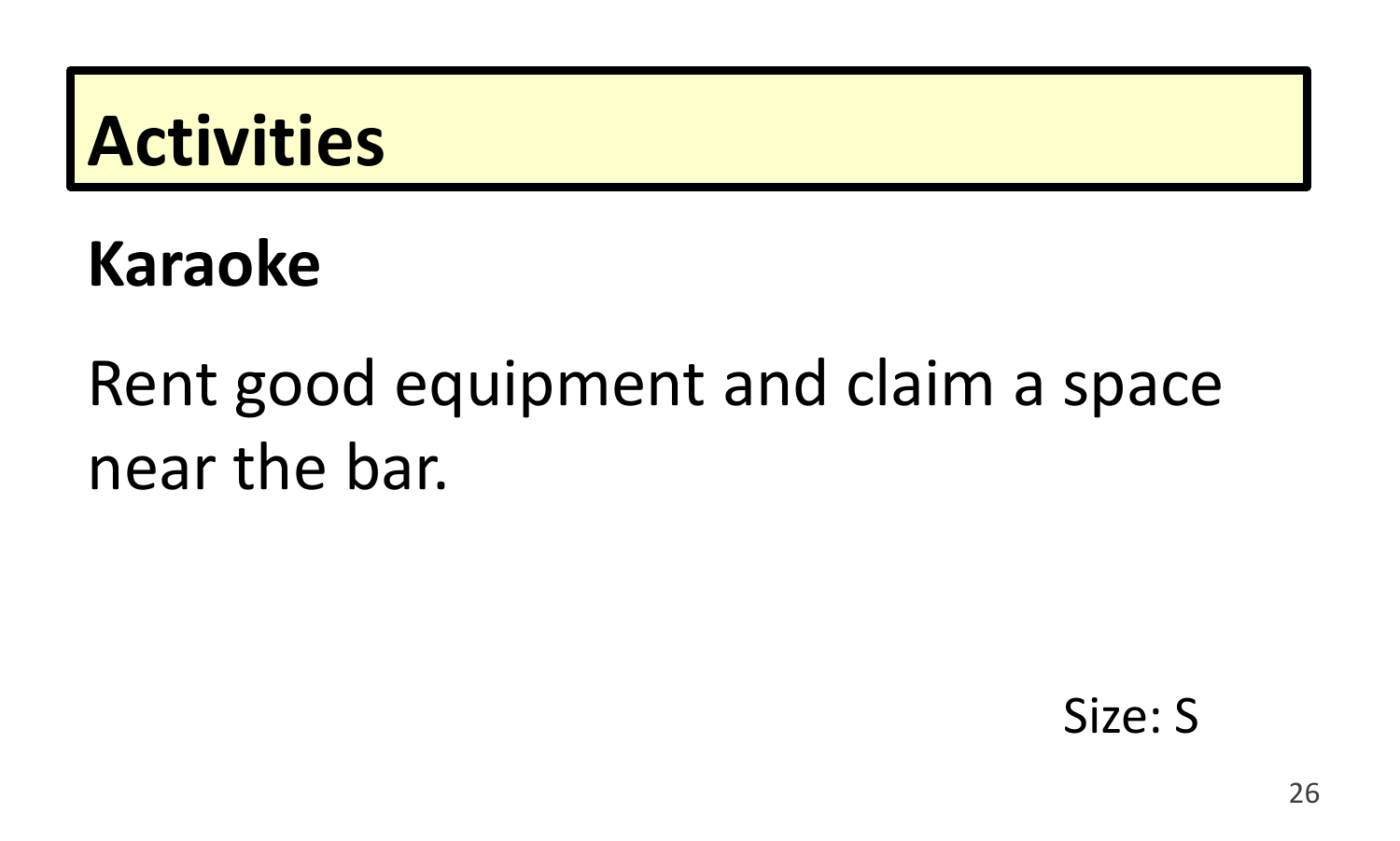## **Funny Video**

# Produce a video showing our executives in comical situations

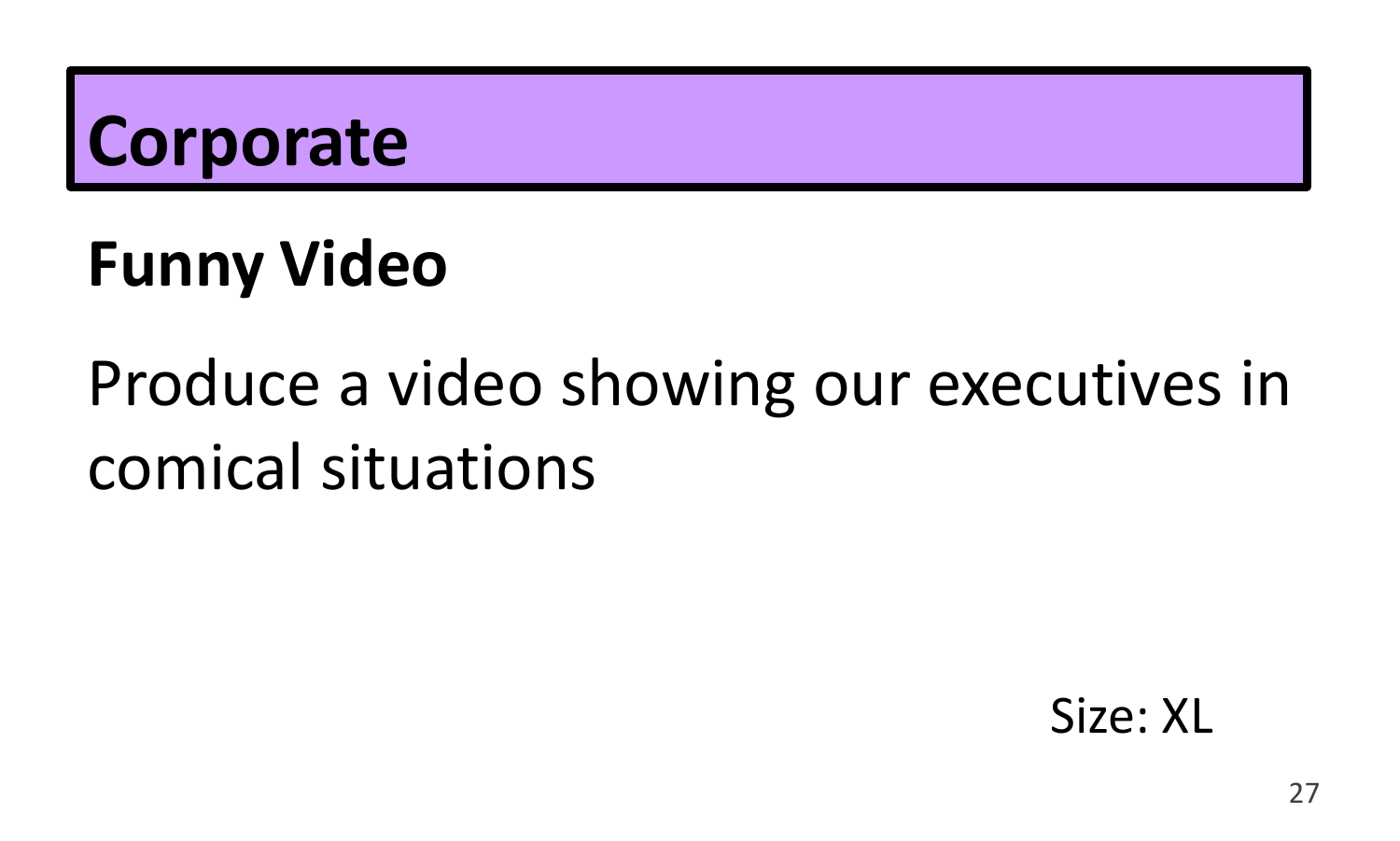# Photographer

# Hire a professional photographer/videographer to record the party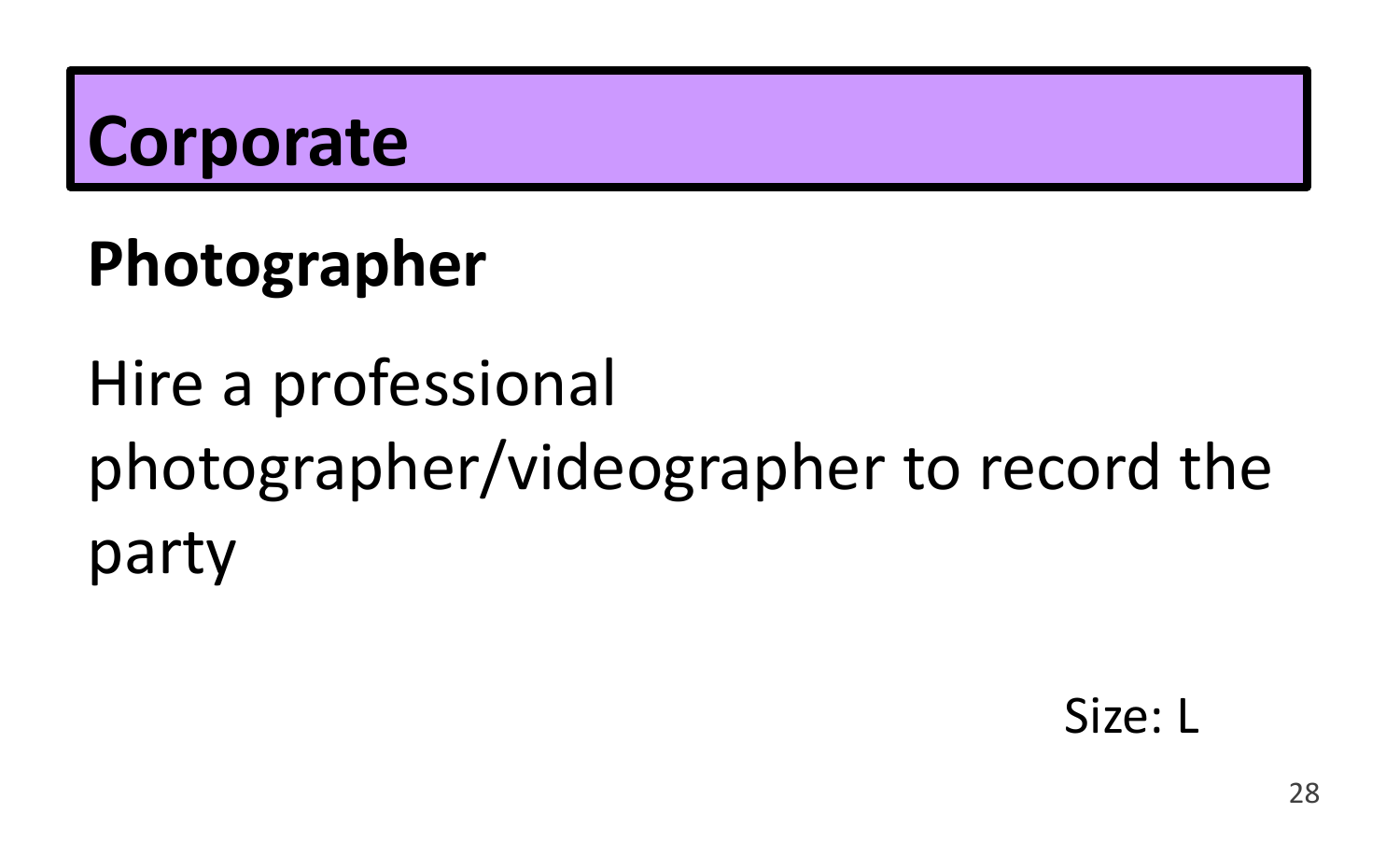### **Annual Highlights**

# Create a presentation summarizing the company accomplishments for the year

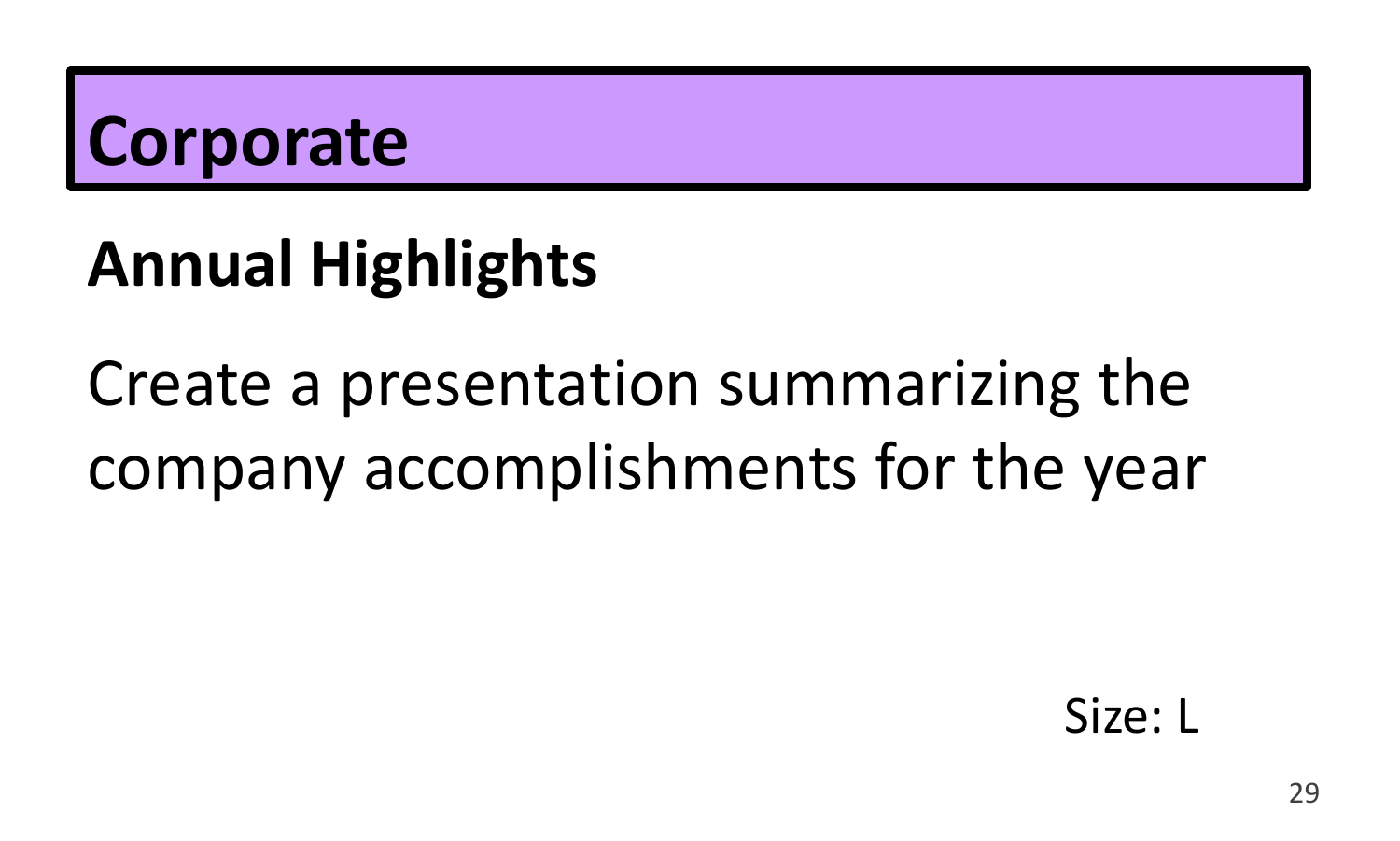### **Staff Awards**

# Present merit awards to all deserving individuals

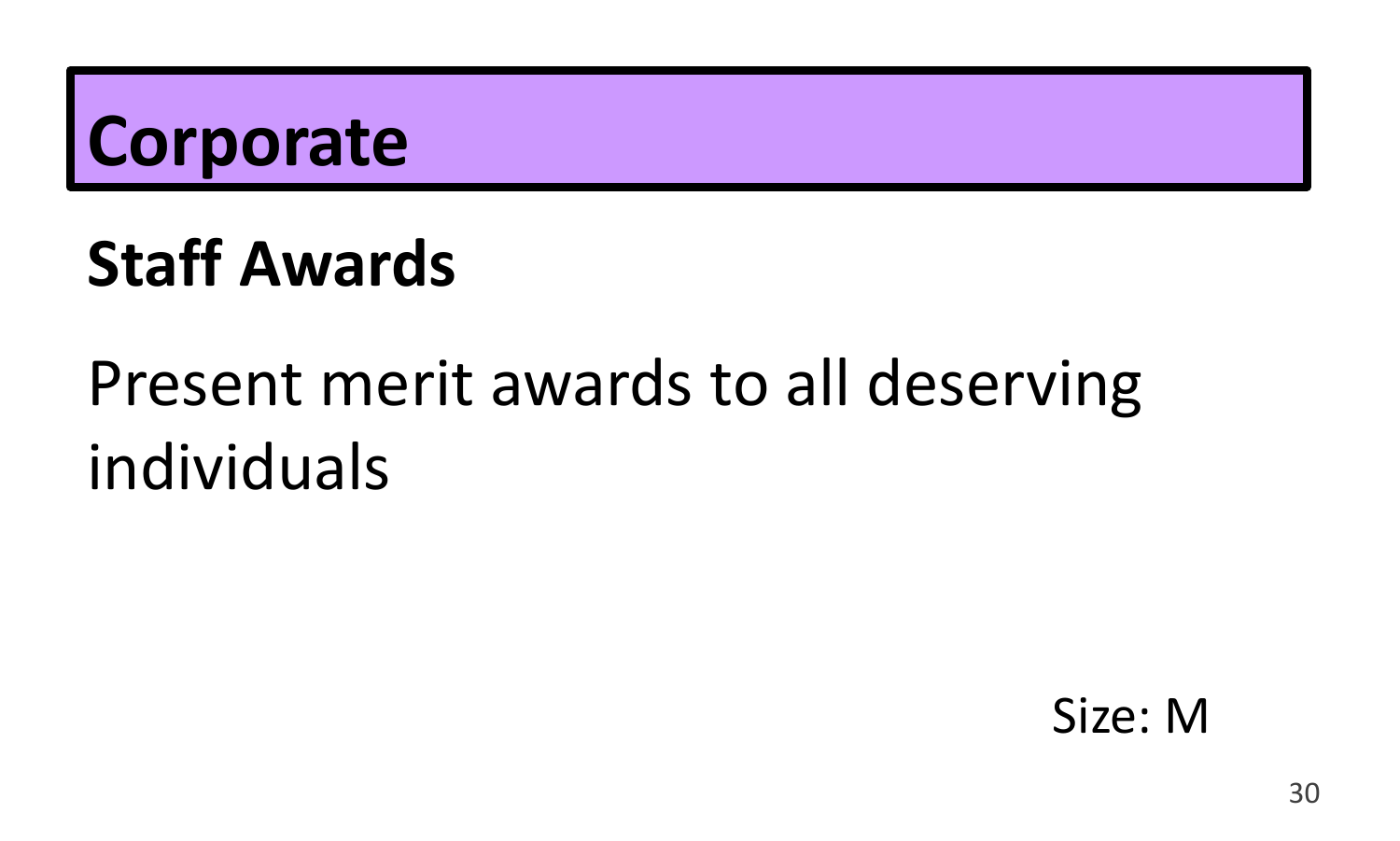# **Company Schwag**

# Give everyone a company coffee mug and pen

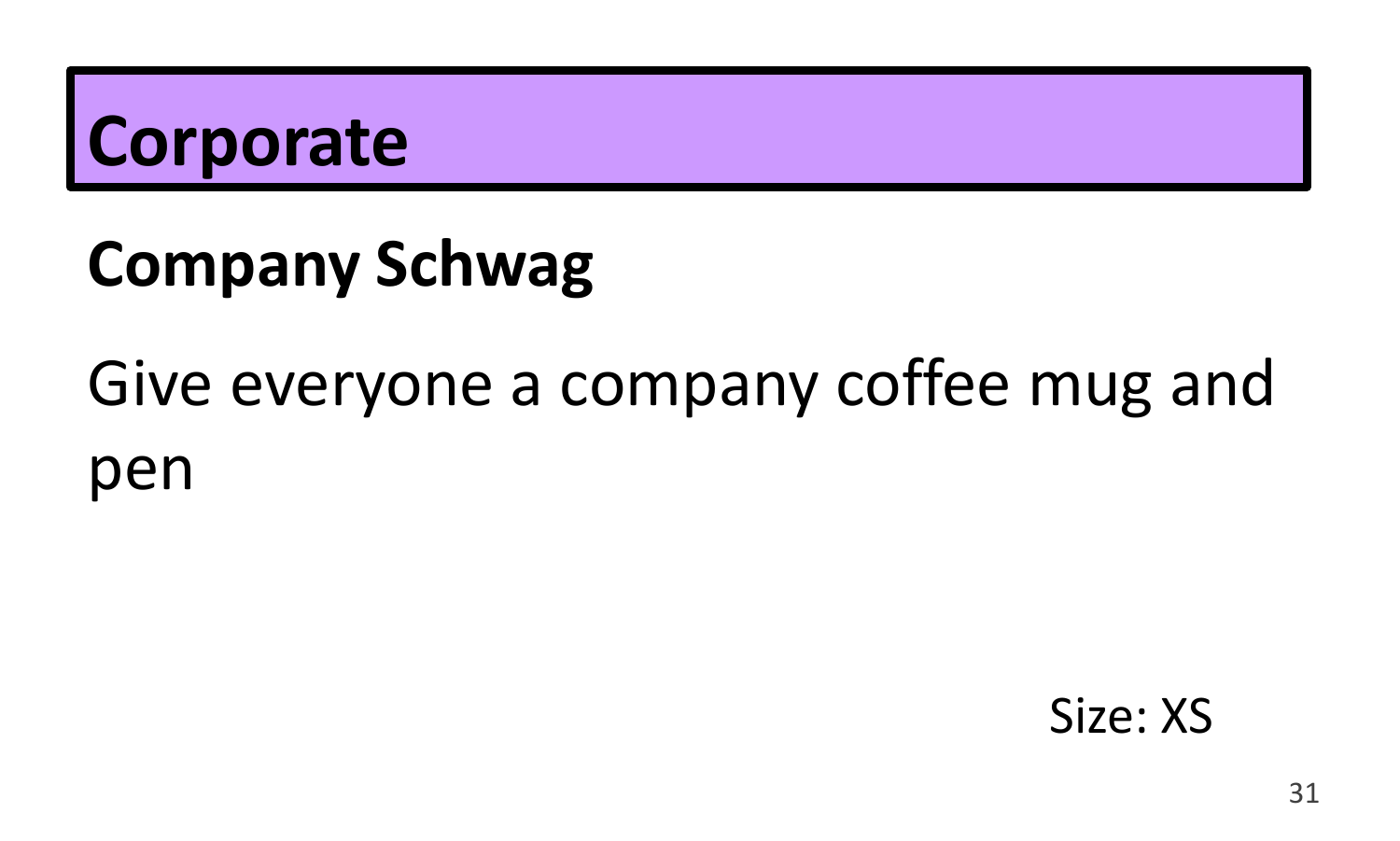#### **Name Tags**

# Make sure everyone who RSVPs has a preprinted name tag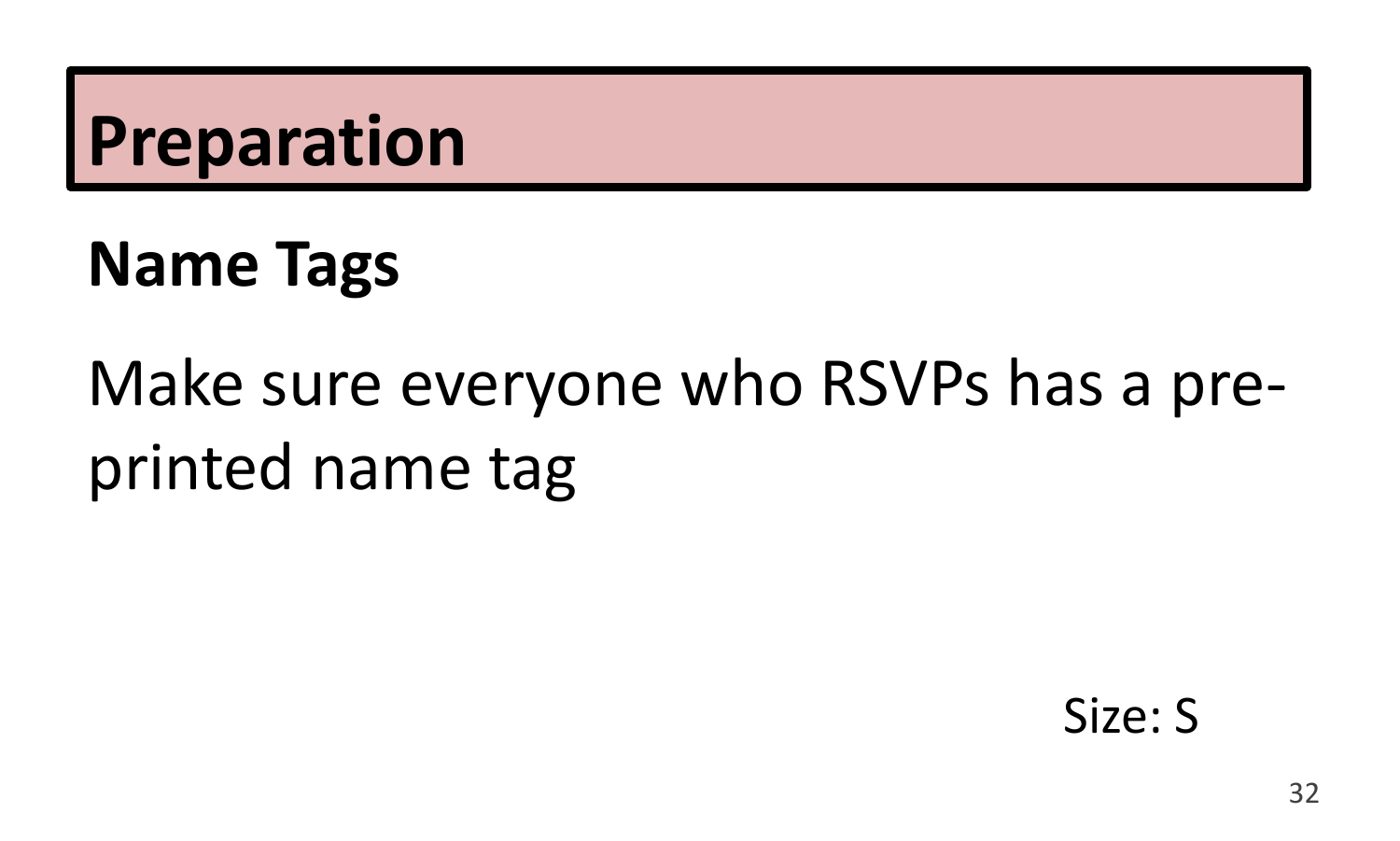#### **Partners**

#### Invite staff domestic partners

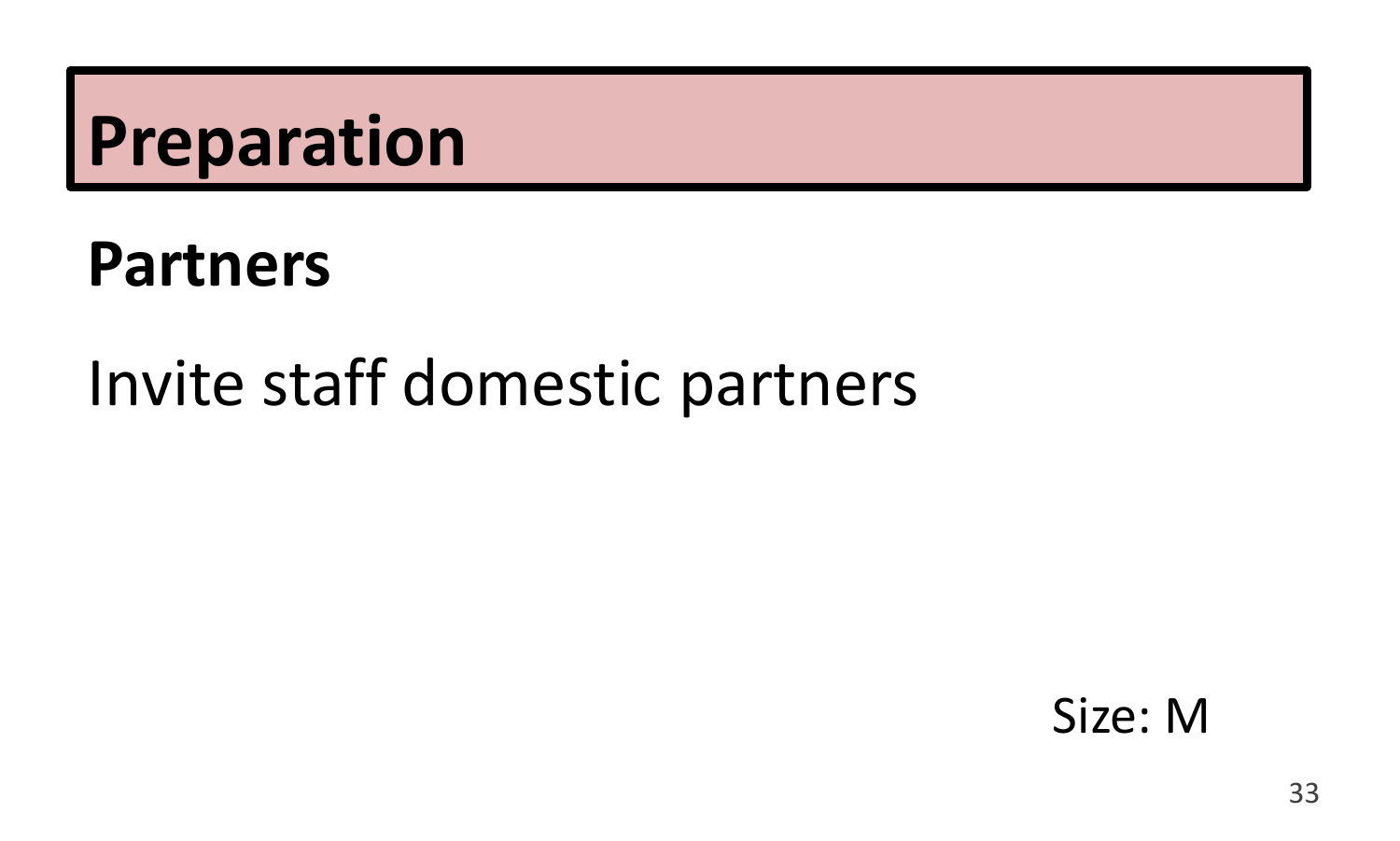#### **Children**

#### Invite staff children

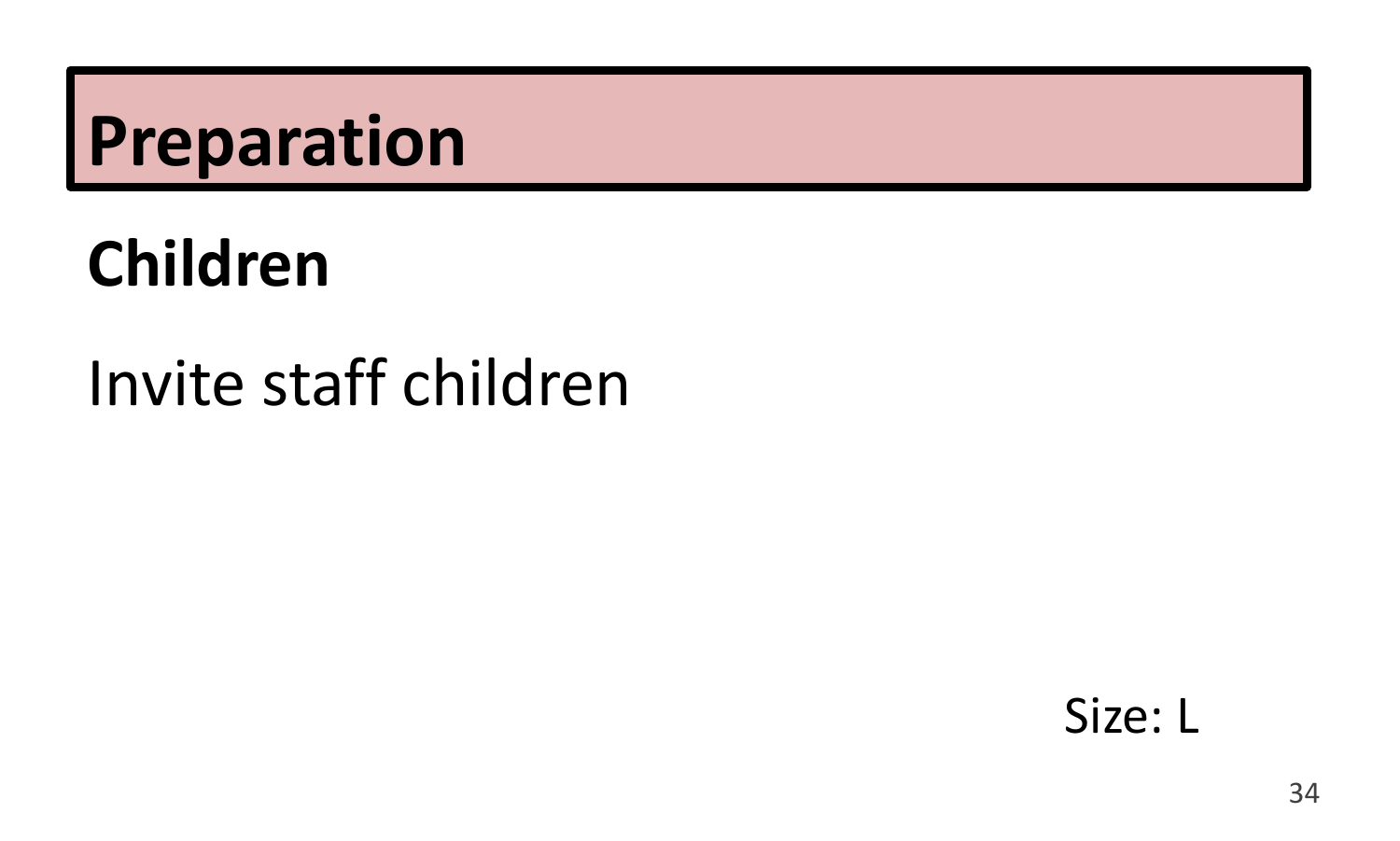#### **Pets**

### Invite staff pets

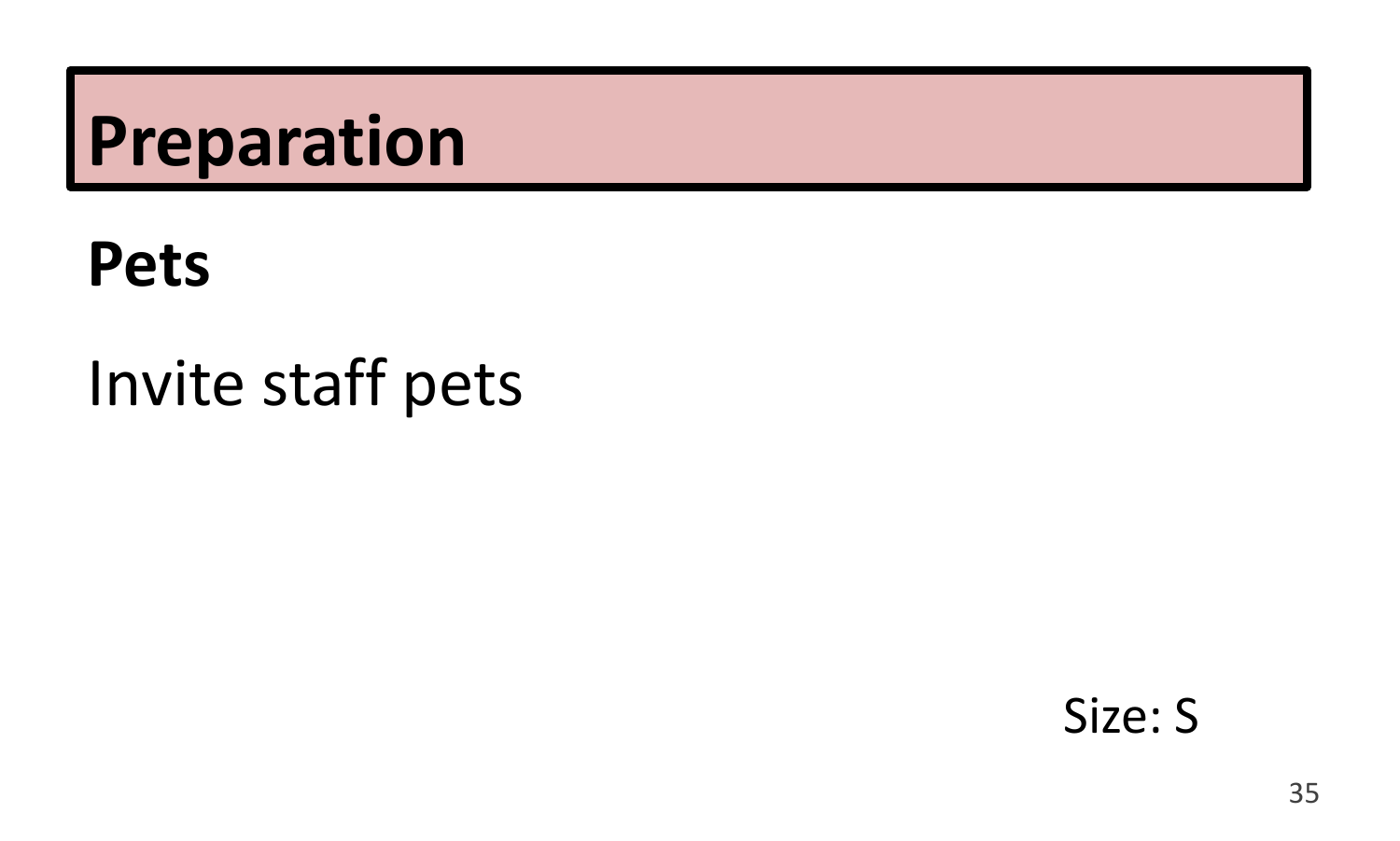#### **Choose Invitation System**

Evaluate and choose best system for managing invitations based on cost and ease of use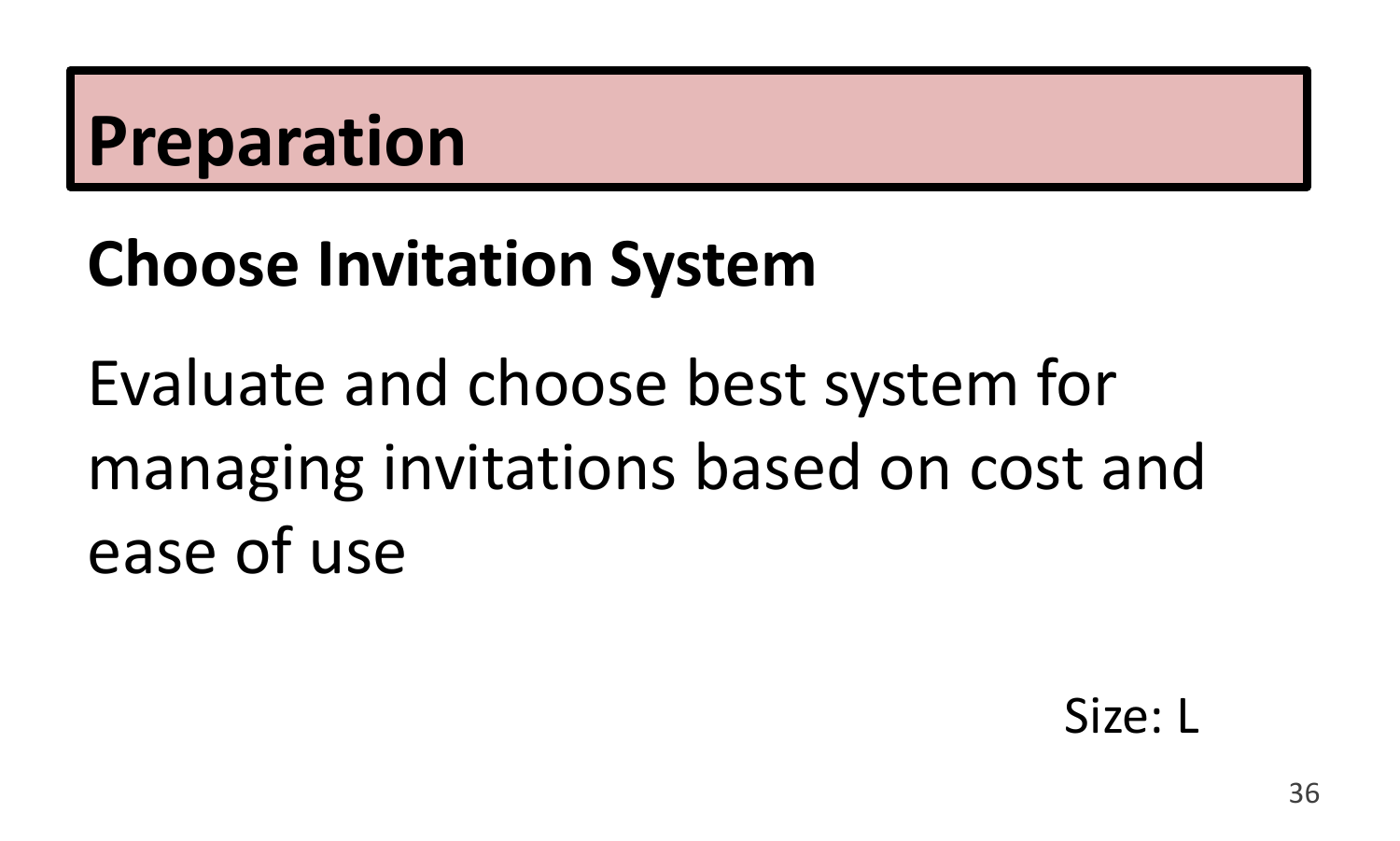#### **Shuttle**

# Provide shuttle buses from the corporate campus

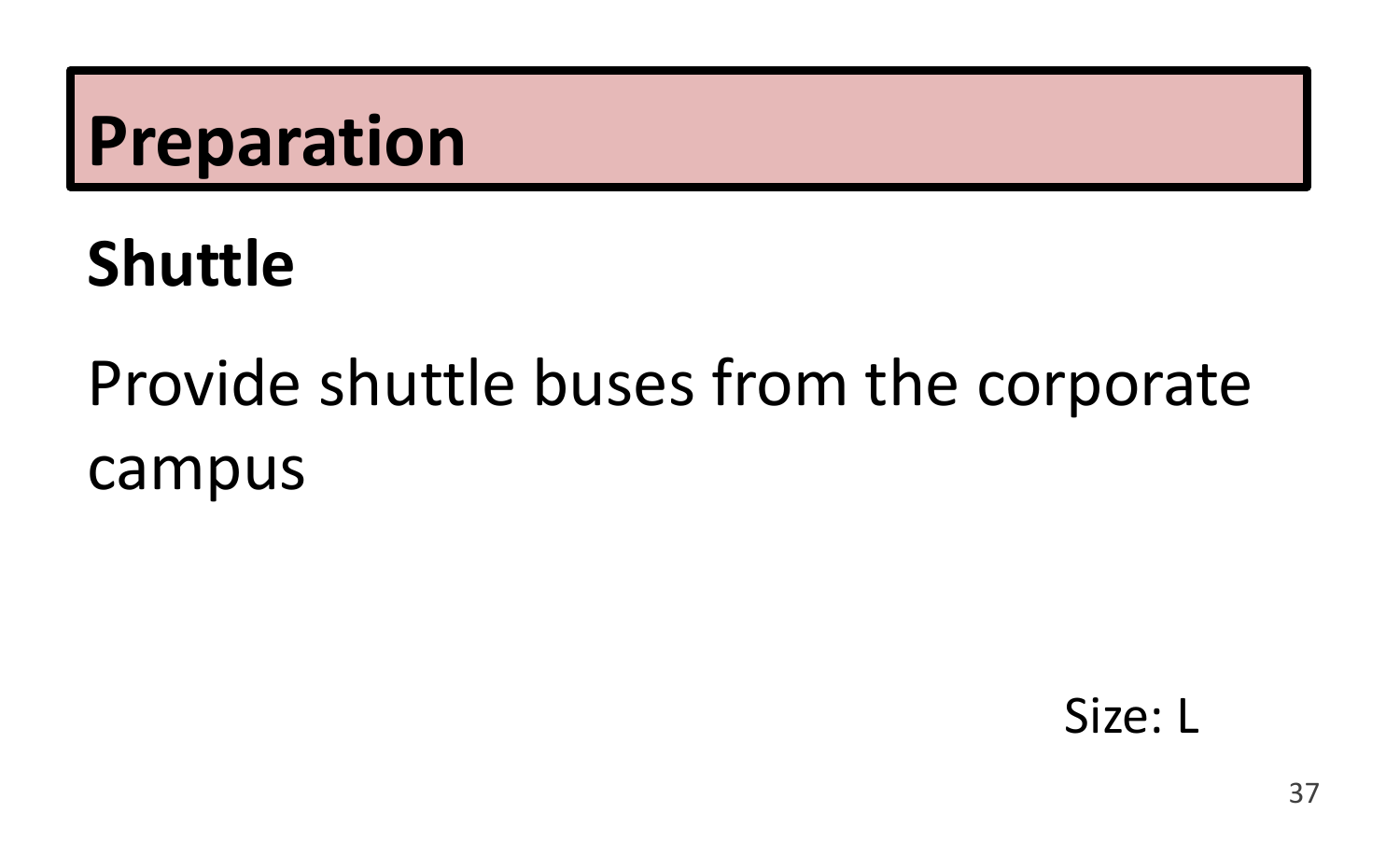# **Flyers**

# Print and place colorful flyers around the campus

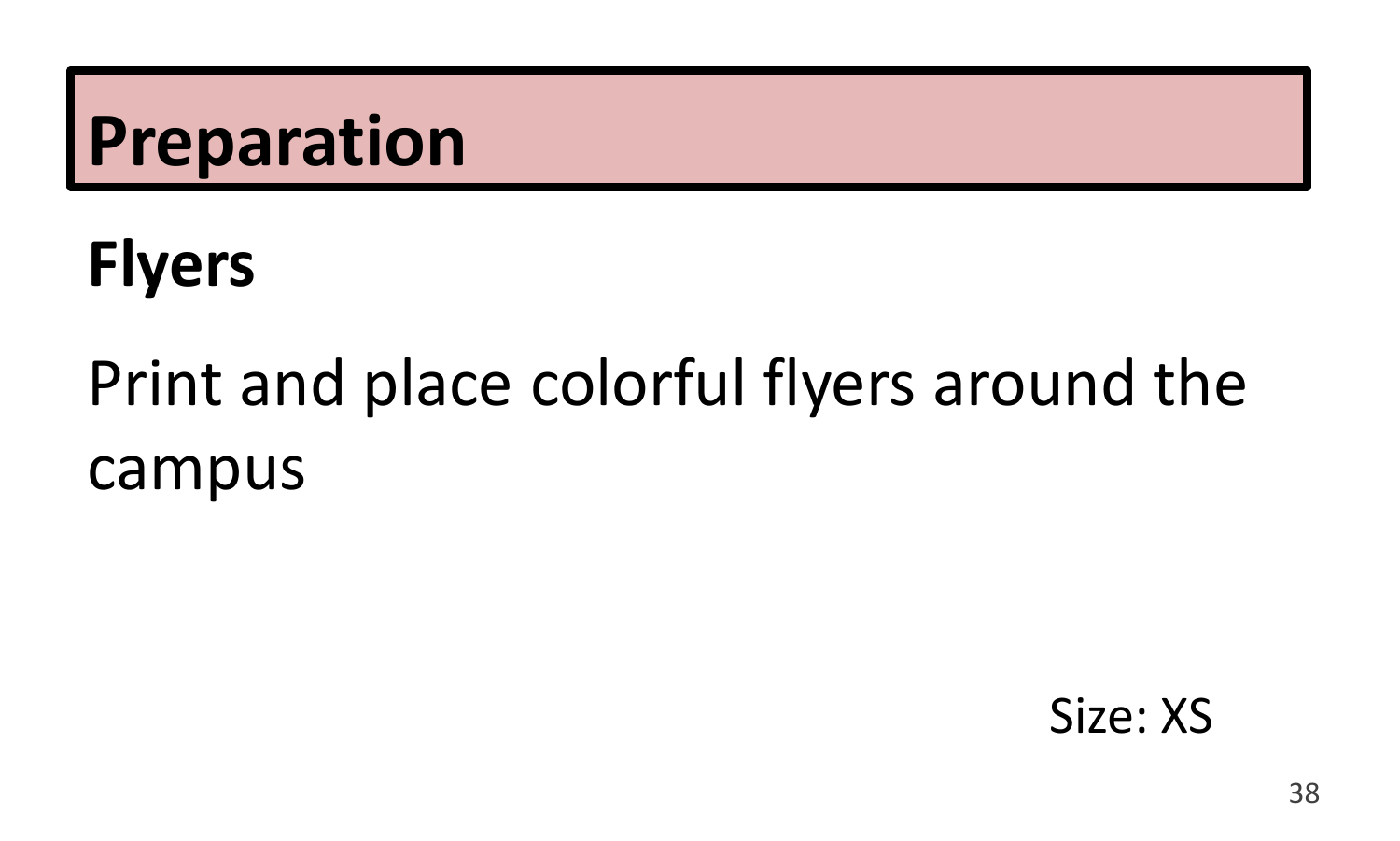#### **Open Bar**

# Provide open bar with per-person limits using tickets

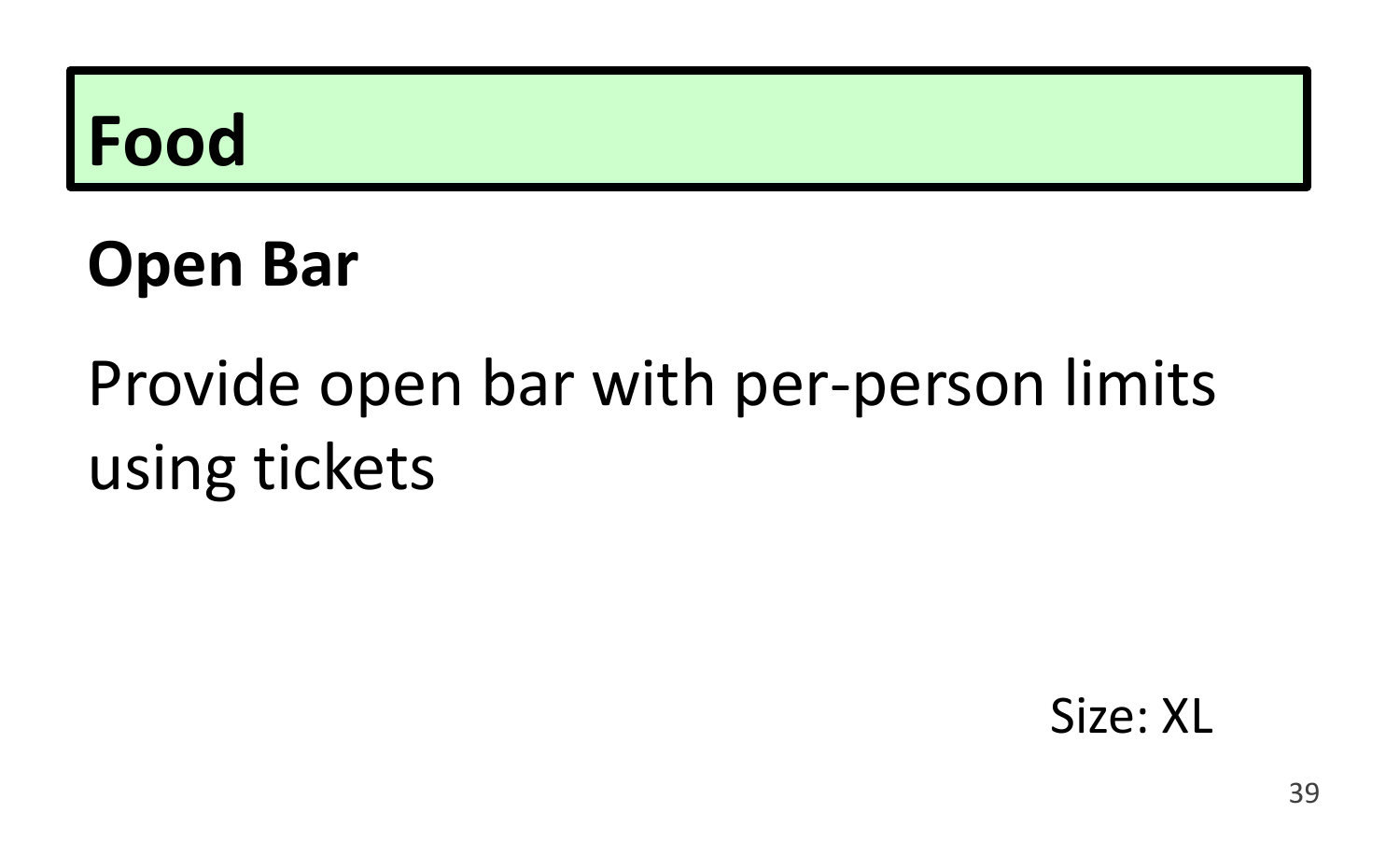#### **Cash Bar**

#### Provide a cash bar

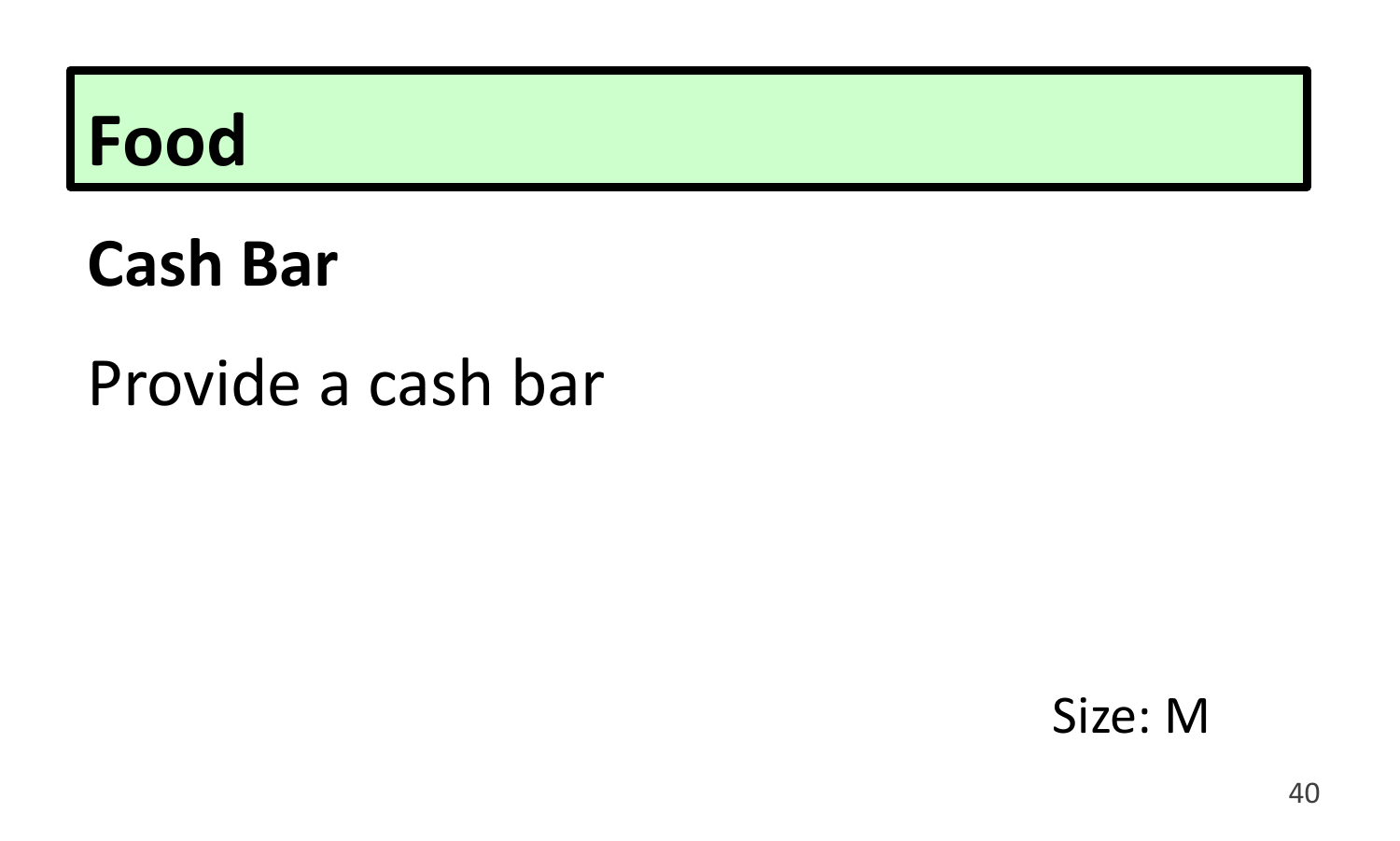### **Appetizers**

# Provide appetizers at side tables, no serving staff

#### Size: S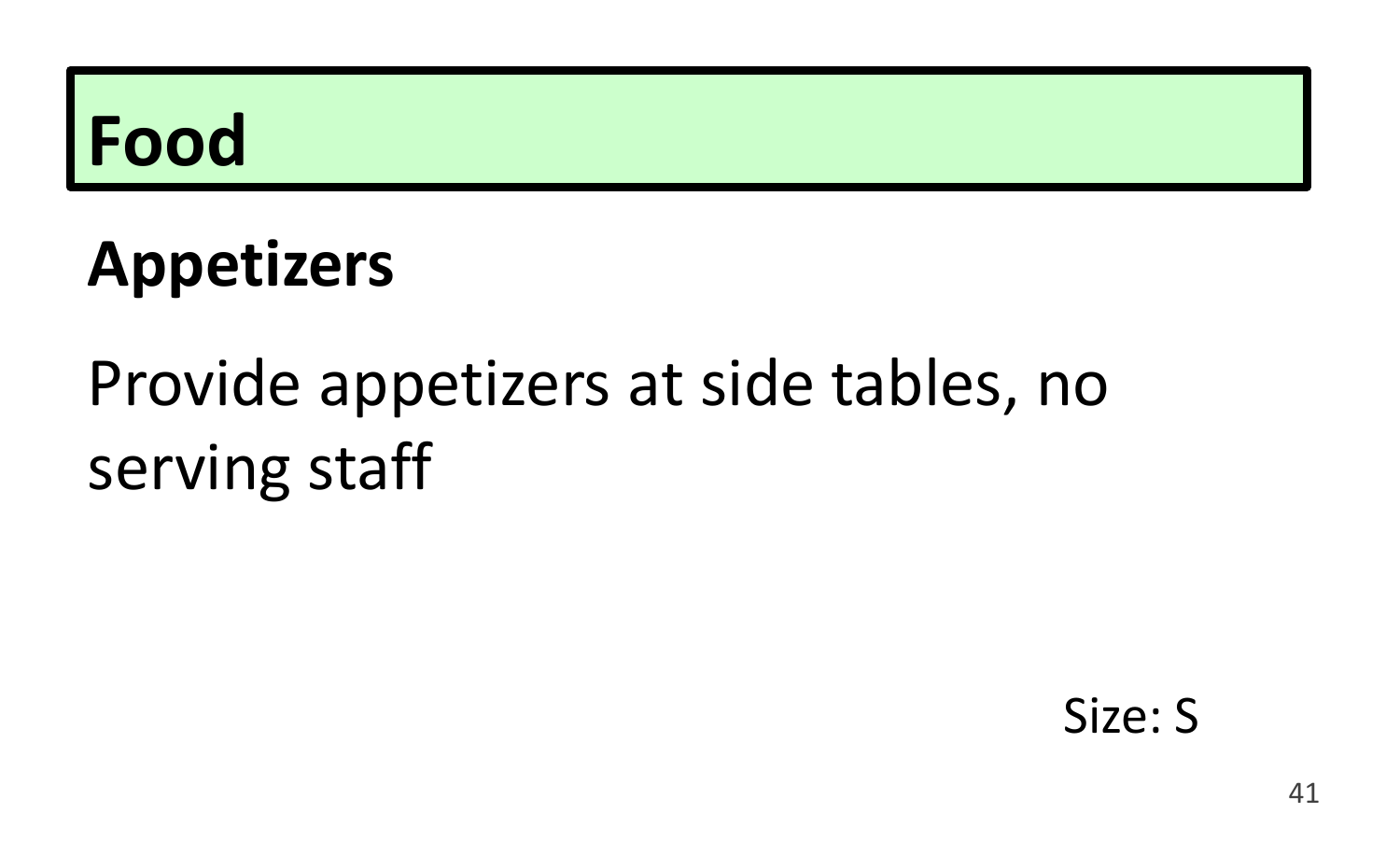#### **Plated Dinner**

# Hire a caterer to provide a fixed-menu plated dinner

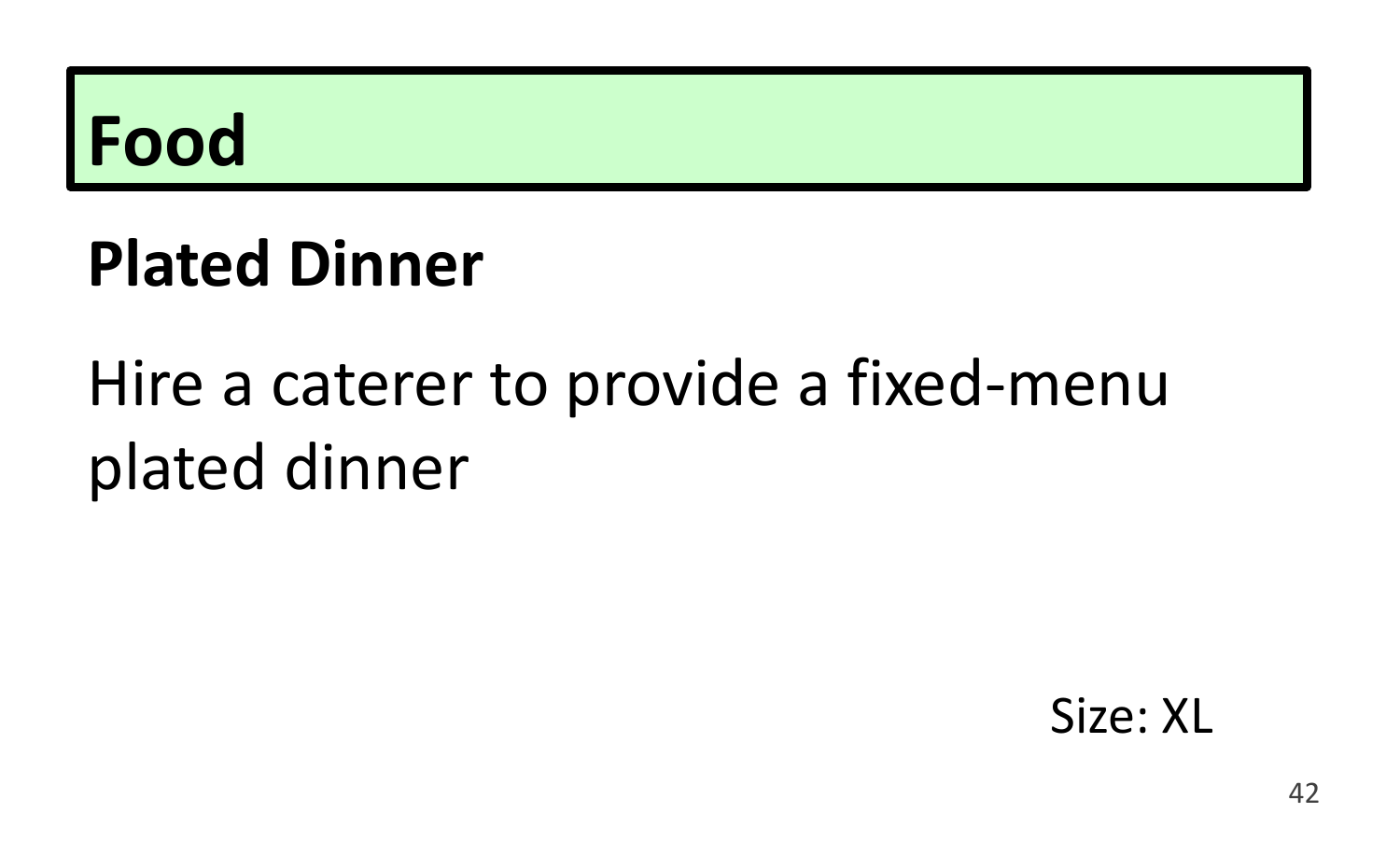#### **Buffet Dinner**

# Hire a caterer to provide a buffet-style dinner

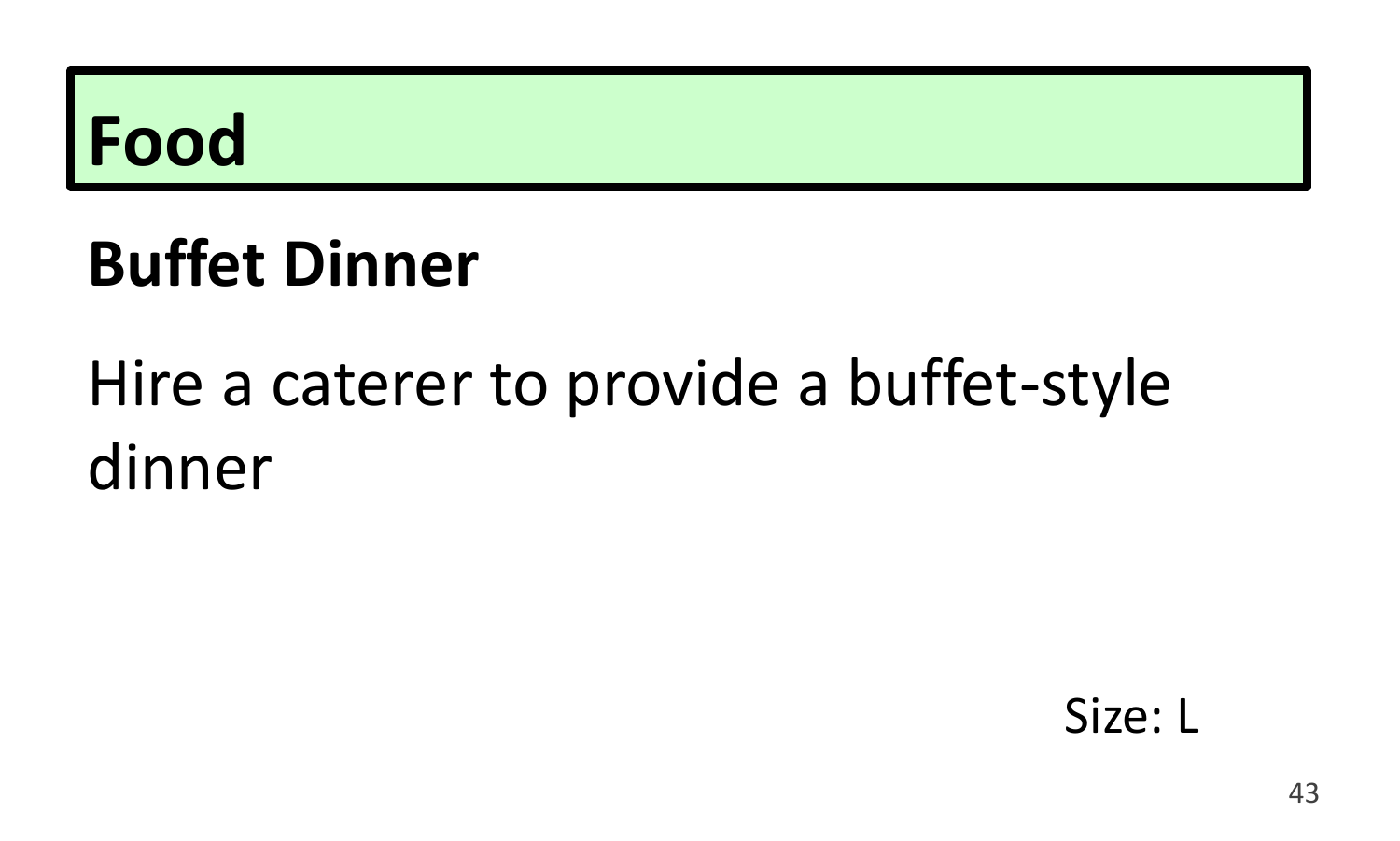#### **Menu**

# Form a committee to decide the dinner menu

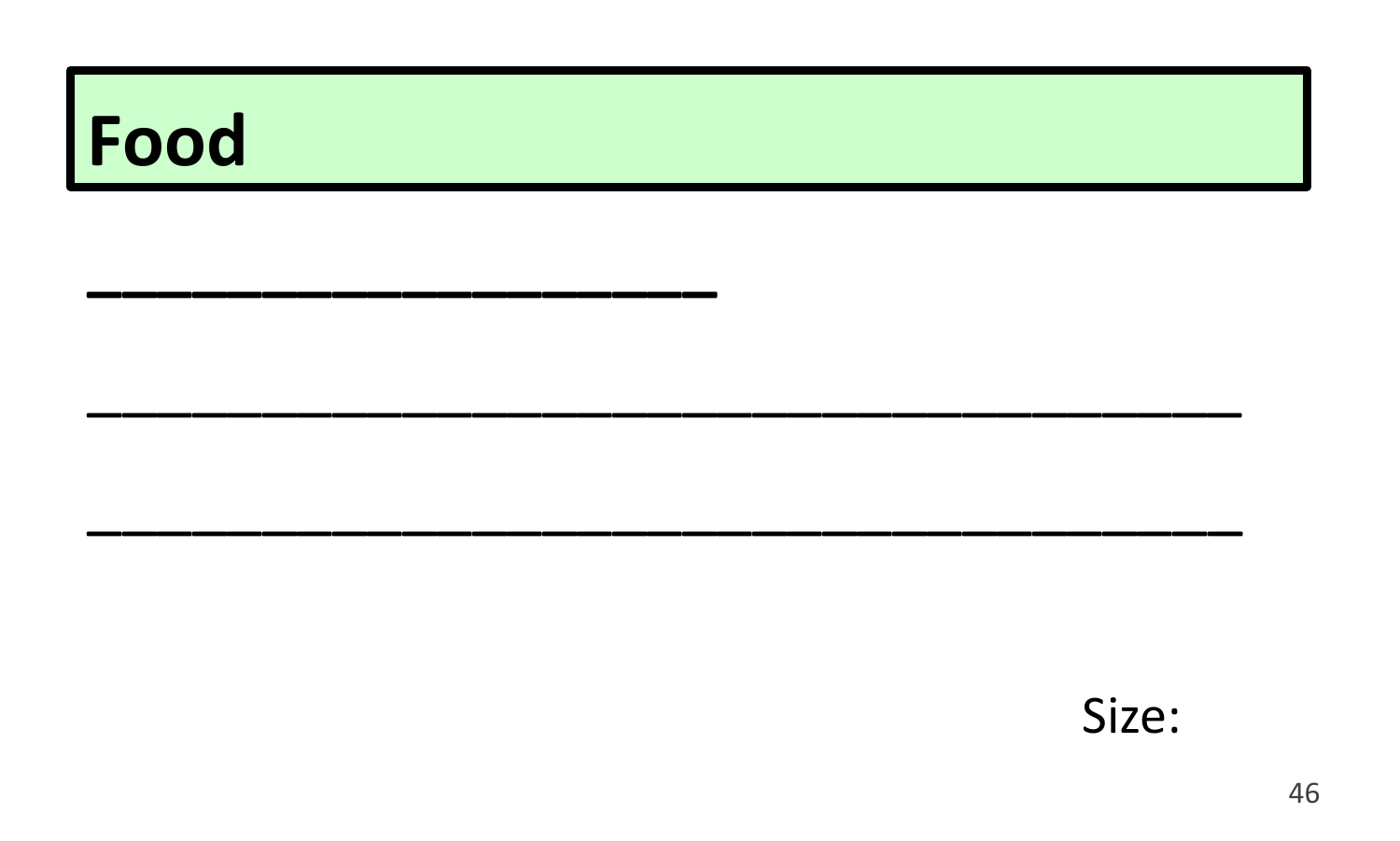#### Size: XS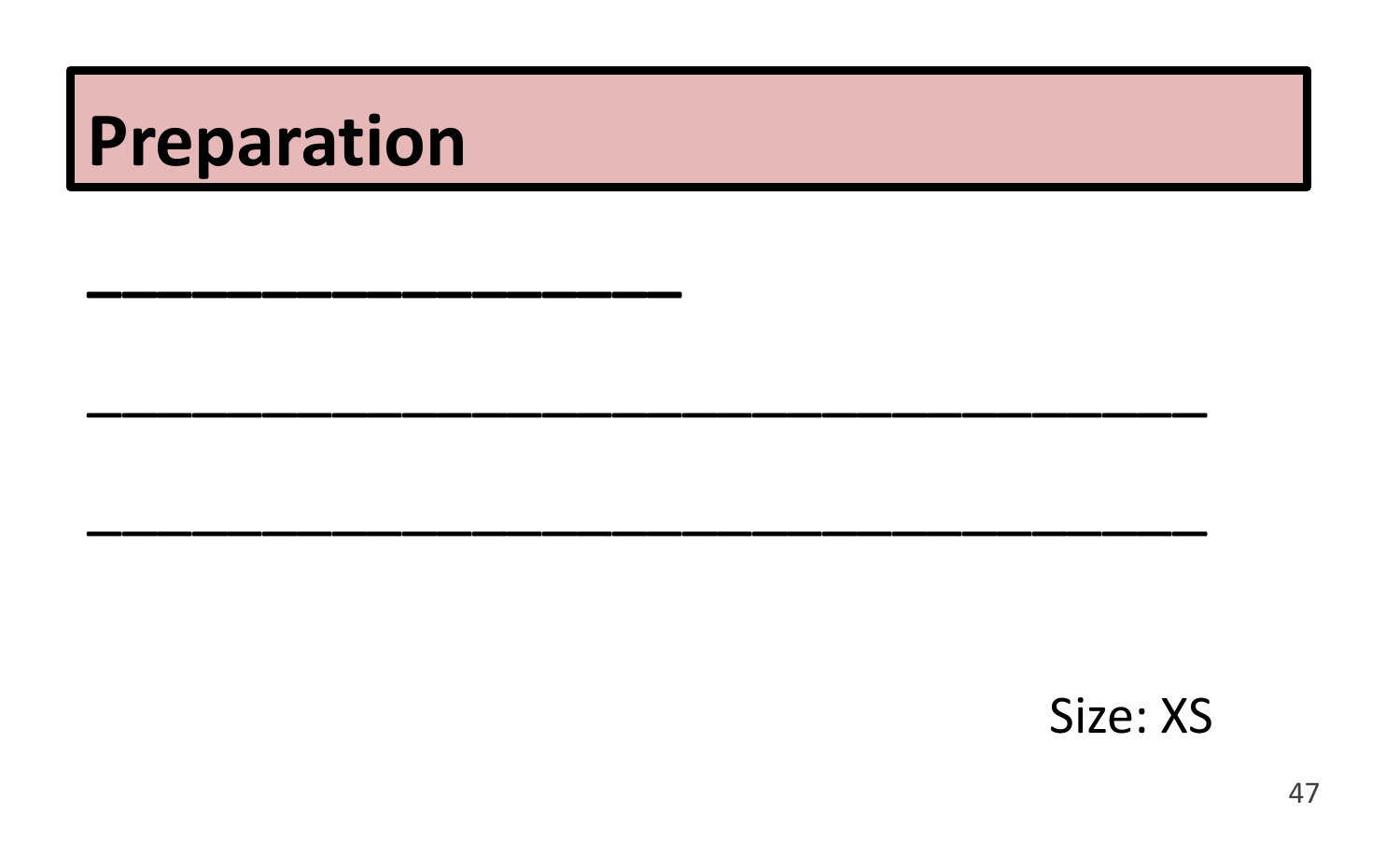#### Size: XS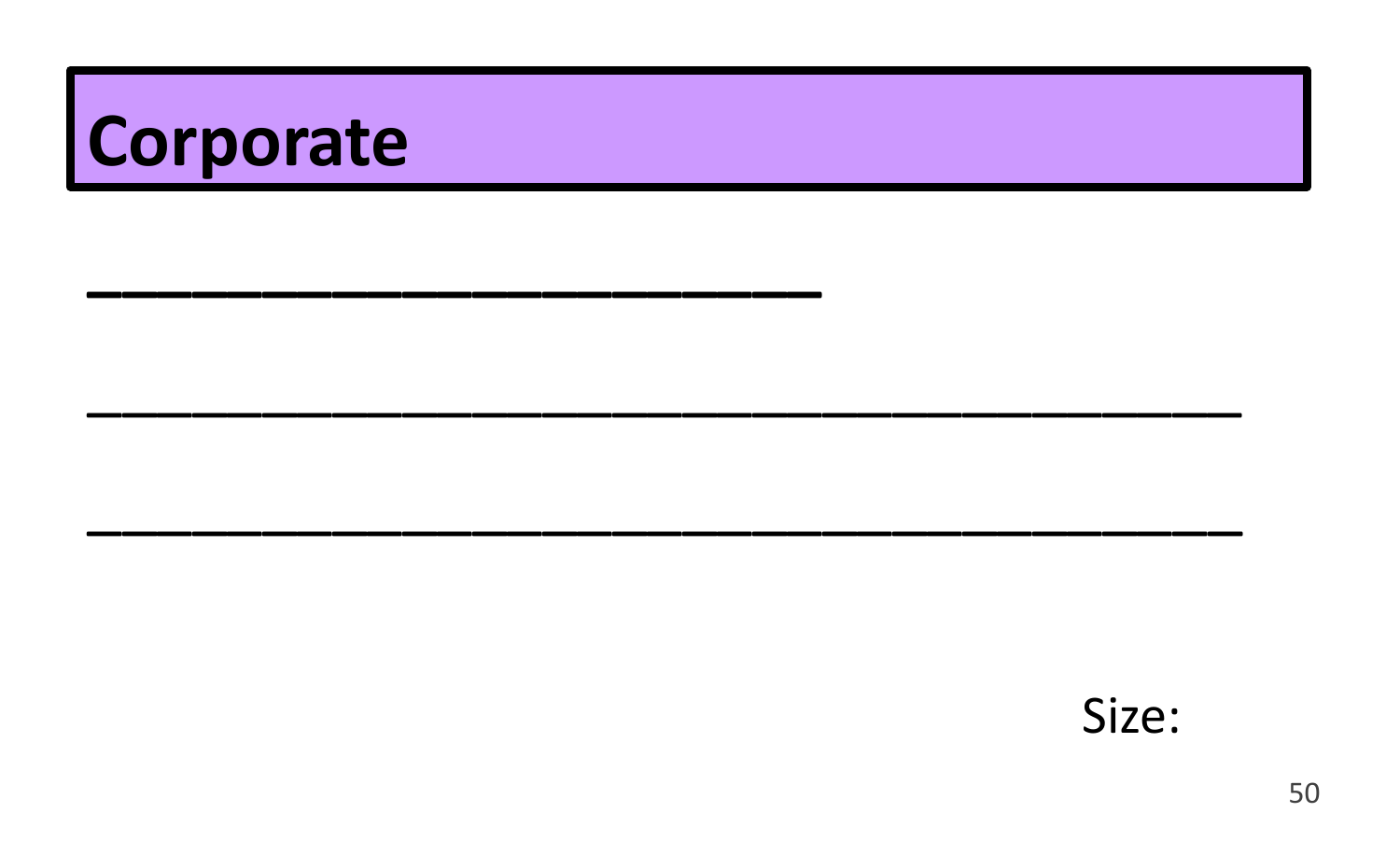# Activities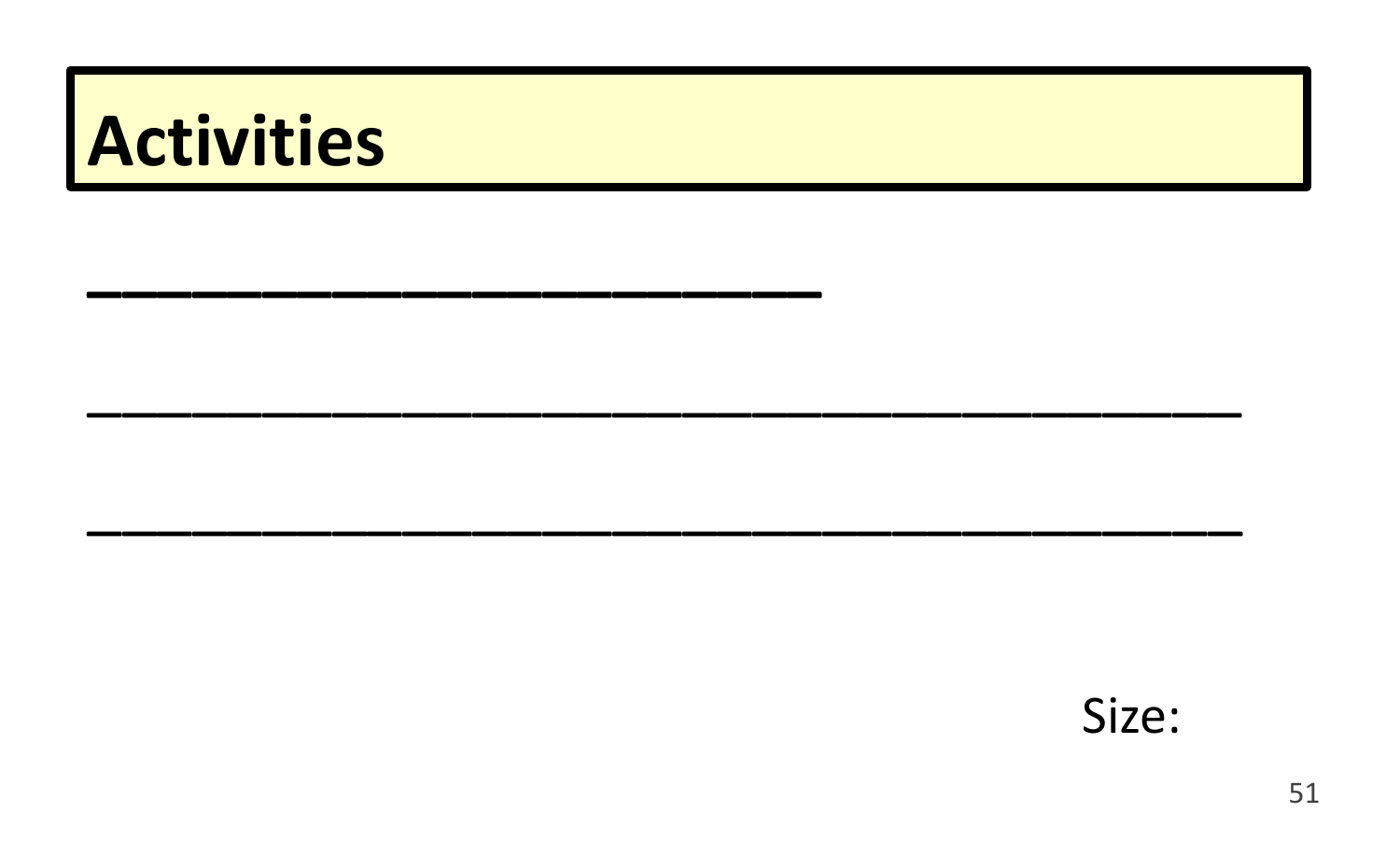# Activities